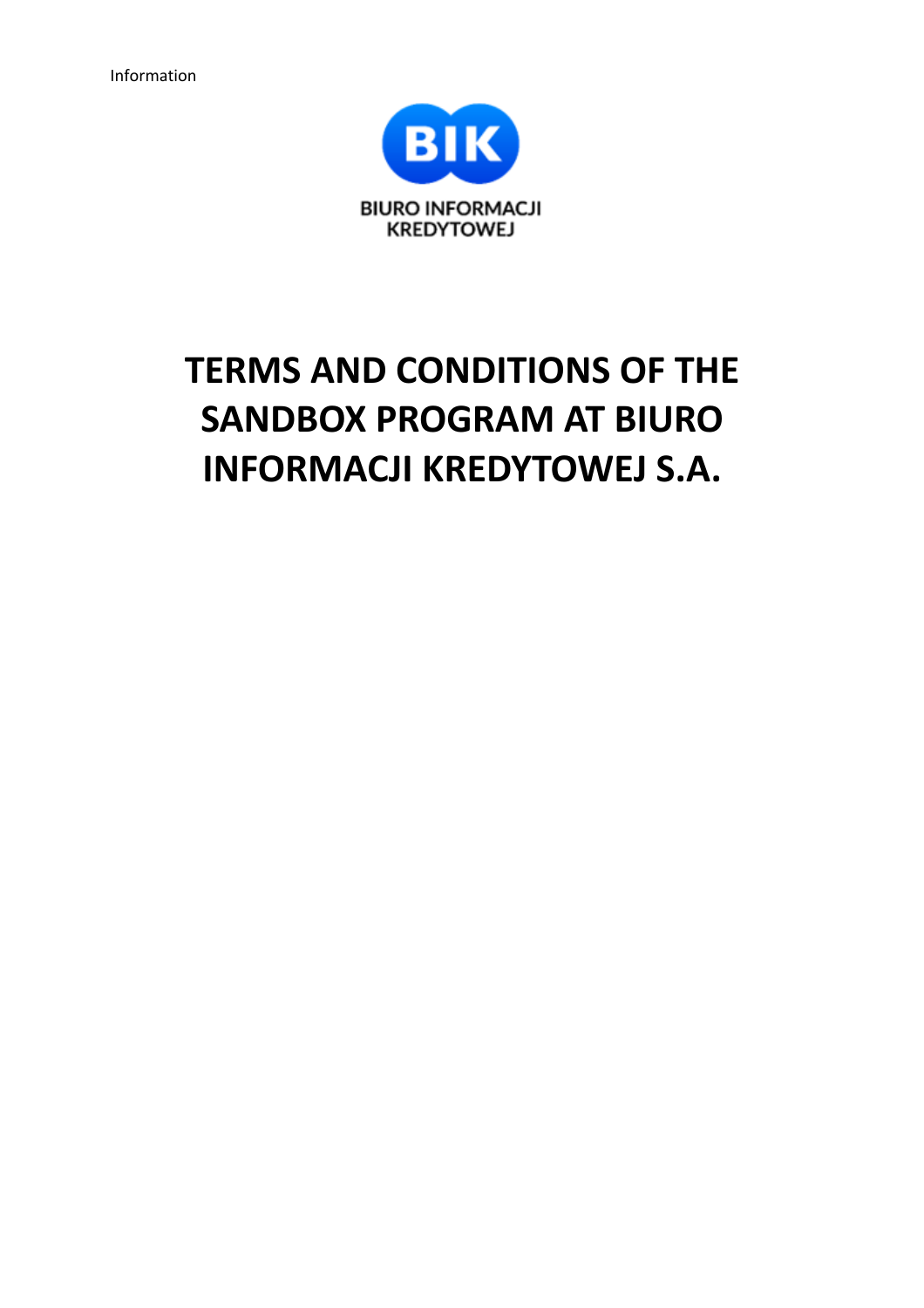# Table of contents

| Appendix No. 1 to the Terms and Conditions of the Sandbox Program at Biuro Informacji |  |
|---------------------------------------------------------------------------------------|--|
| Appendix No. 2 to the Terms and Conditions of the Sandbox Program at Biuro Informacji |  |
| Appendix No. 3 to the Terms and Conditions of the Sandbox Program at Biuro Informacji |  |
| Appendix No. 4 to the Terms and Conditions of the Sandbox Program at Biuro Informacji |  |
| Appendix No. 5 to the Terms and Conditions of the Sandbox Program at Biuro Informacji |  |
| Appendix No. 6 to the Terms and Conditions of the Sandbox Program at Biuro Informacji |  |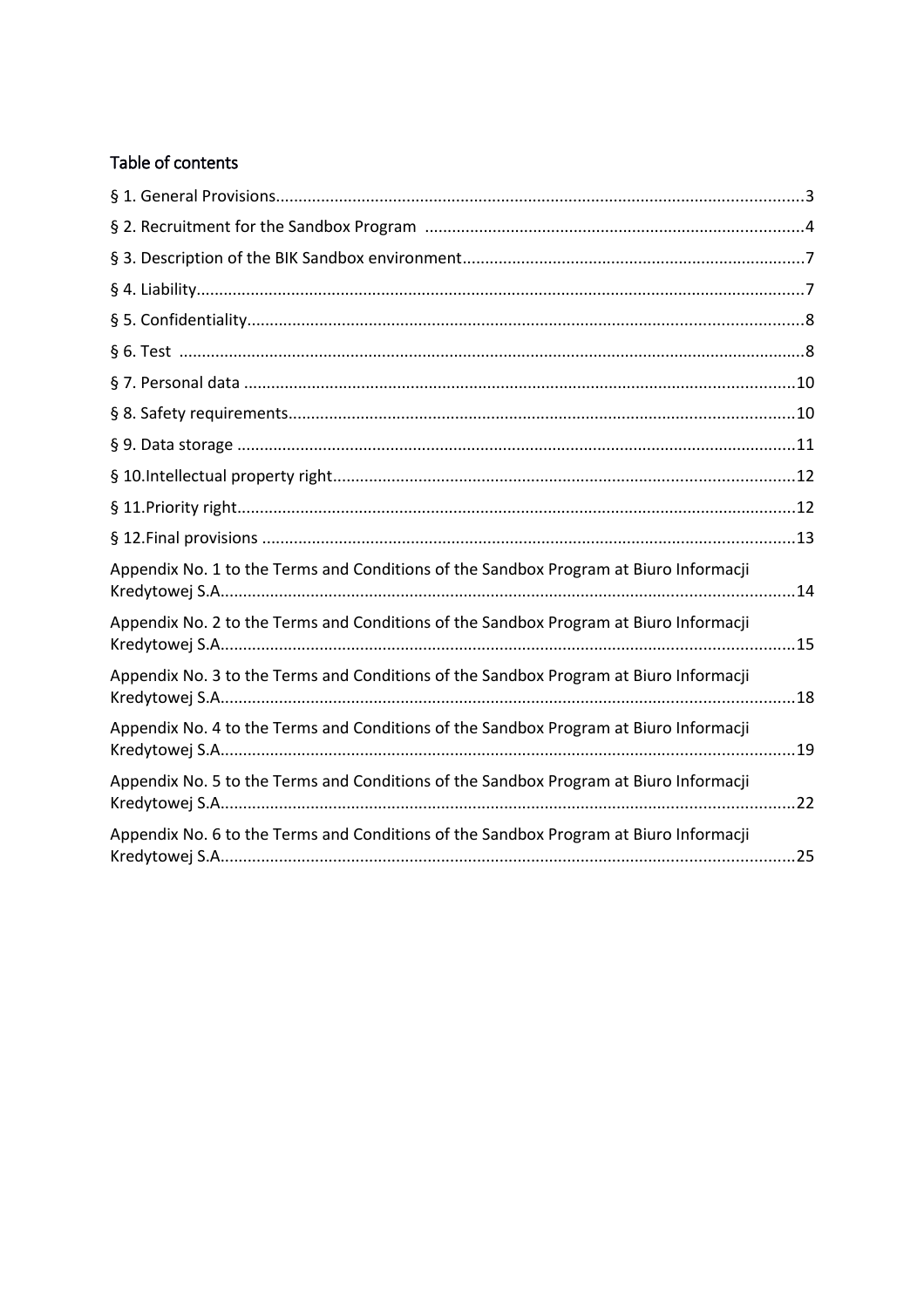#### **§ 1. General Provisions**

- 1. The Terms and Conditions of the Sandbox Program at Biuro Informacji Kredytowej S.A. (hereinafter: "Terms and Conditions") shall stipulate how the Sandbox Program is organized.
- 2. The objective of the Sandbox Program is to select entities implementing innovative financial solutions with the use of modern technologies and establish cooperation between Biuro Informacji Kredytowej S.A. and selected entities.
- 3. The following capitalized terms shall have the following meaning:
	- a) **Applicant** it shall be understood as a natural person or legal person with their registered office within the European Economic Area or the United Kingdom of Great Britain and Northern Ireland , which applies to participate in the Sandbox Program.
	- b) **Application** it shall be understood as the entire documentation provided by the Applicant.
	- c) **BIK Group**  it shall be understood as the following entities: Biuro Informacji Kredytowej S.A. with its registered office in Warsaw (02-679) at ul. Zygmunta Modzelewskiego 77 A, registered in the District Court for the Capital City of Warsaw in Warsaw,  $13<sup>th</sup>$  Commercial Division of the National Court Register, under number 0000110015, holding NIP [Tax Identification Number] 9511778633 as well as Biuro Informacji Gospodarczej InfoMonitor S.A. (hereinafter: "BIG InfoMonitor") with its registered office in Warsaw (02-679) at ul. Zygmunta Modzelewskiego 77 A, registered in the District Court for the Capital City of Warsaw in Warsaw, 13<sup>th</sup> Commercial Division of the National Court Register, under number 0000201192, holding NIP [Tax Identification Number] 526 274 43 07.
	- d) **Client of the Sandbox Organizer** an entity which is a client of the Sandbox Organizer, taking advantage of the Solution as part of a Test.
	- e) **Client of the Tester** an entity which is a client of the Tester, taking advantage of the Solution as part of a Test.
	- f) **Confidential Information** it shall be understood as: any and all information related to the Solution (including Testes Solution), any other information related to the Sandbox Program marked as a trade secret of the Applicant or Tester, respectively, as well as information otherwise deemed confidential, related to the Sandbox, which may be transferred during the Sandbox Program or which has been or will be obtained by BIK otherwise in relation to the Sandbox Program, irrespective of whether it is transferred in an oral, written or any other form, including any and all notes, reports, analyses, compilations, forecasts, studies, summaries, and other materials.
	- g) **Form** it shall be understood as an application form filled out with data, submitted via the website of BIK, constituting Appendix No. 1 to the Terms and Conditions.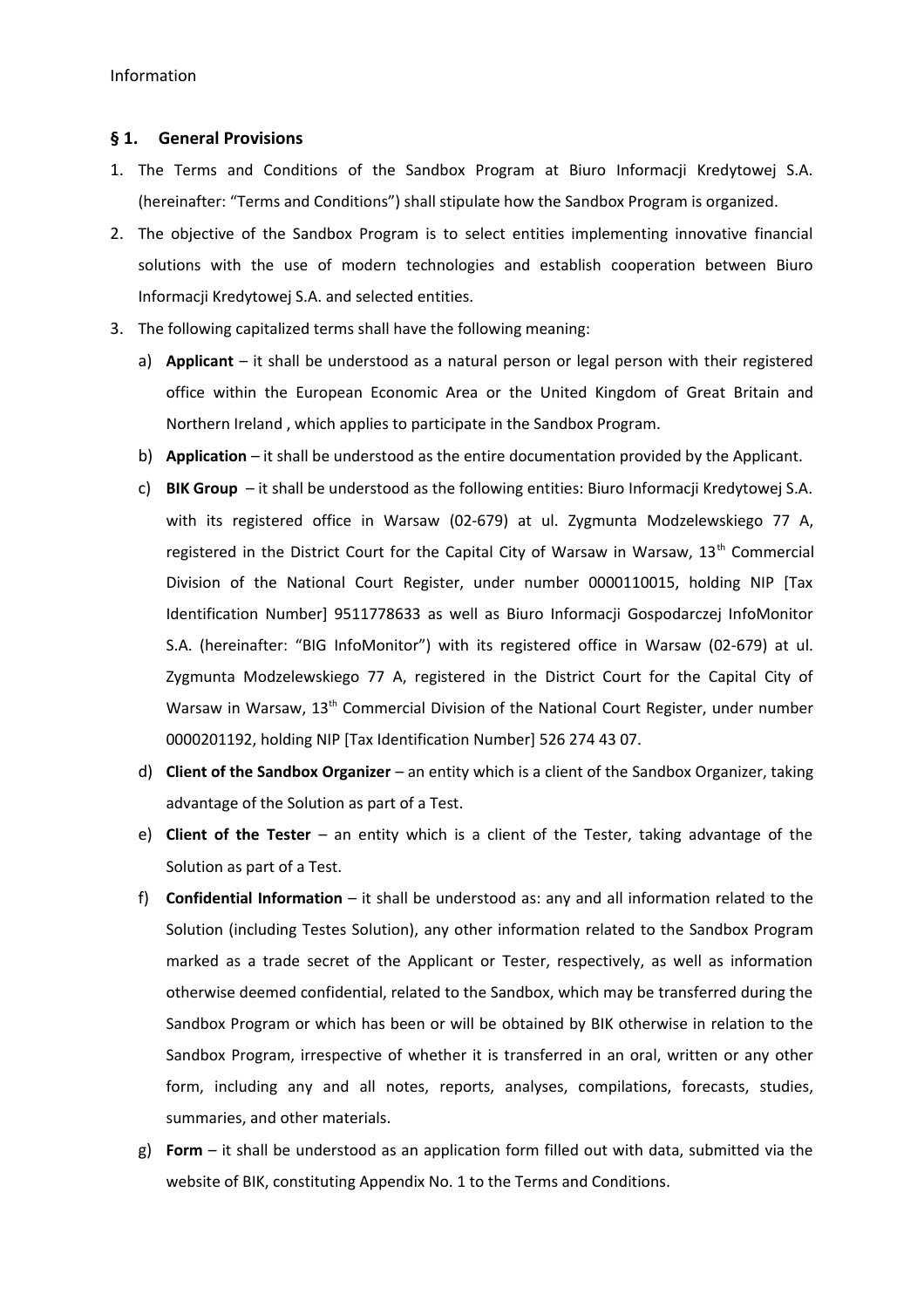- h) **Sandbox** it shall be understood as an IT environment used to conduct tests of innovative financial solutions, implemented with the use of modern technologies, made available to Testing Entities by BIK.
- i) **Sandbox Organizer, BIK**  it shall be understood as Biuro Informacji Kredytowej S.A. with its registered office in Warsaw (02-679) at ul. Zygmunta Modzelewskiego 77 A, registered in the District Court for the Capital City of Warsaw in Warsaw,  $13<sup>th</sup>$  Commercial Division of the National Court Register, under number 0000110015, holding NIP [Tax Identification Number] 9511778633.
- j) **Sandbox Program** it shall be understood as an initiative of the Sandbox Organizer under which the Sandbox is made available to Testing Entities.
- k) **Service Sheet**  a document describing the type of data made available as part of a specific BIK OpenAPI service as well as the principles for using it by the Tester under the Sandbox Program.
- l) **Solution** it shall be understood as an innovative technological solution of the Tester / Applicant.
- m) **Test** it shall be understood as a process of verifying the trial implementation of the Solution under the Sandbox.
- n) **Tested Solution** it shall be understood as a Solution which has been tested under the Sandbox Program.
- o) **Tester** it shall be understood as a natural person or legal person with their registered office within the European Economic Area or the United Kingdom of Great Britain and Northern Ireland, which has been qualified to participate in the Sandbox Program.

#### **§ 2. Recruitment for the Sandbox Program**

- 1. An announcement of the recruitment of Testing Entities for the Sandbox Program shall be published on the BIK website. Recruitment for the Sandbox Program shall be conducted on a continuous basis.
- 2. In order to express their willingness to participate in the Sandbox Program, the Applicant shall fill out the Form and send documents and information indicated in Appendix no. 1 to the Terms and Conditions.
- 3. Applying Entities shall be qualified for the Sandbox Program in two stages:
	- 1) Stage  $1$  formal assessment of the Applicant (12 days of receiving the Application as prescribed in § 2 point 2),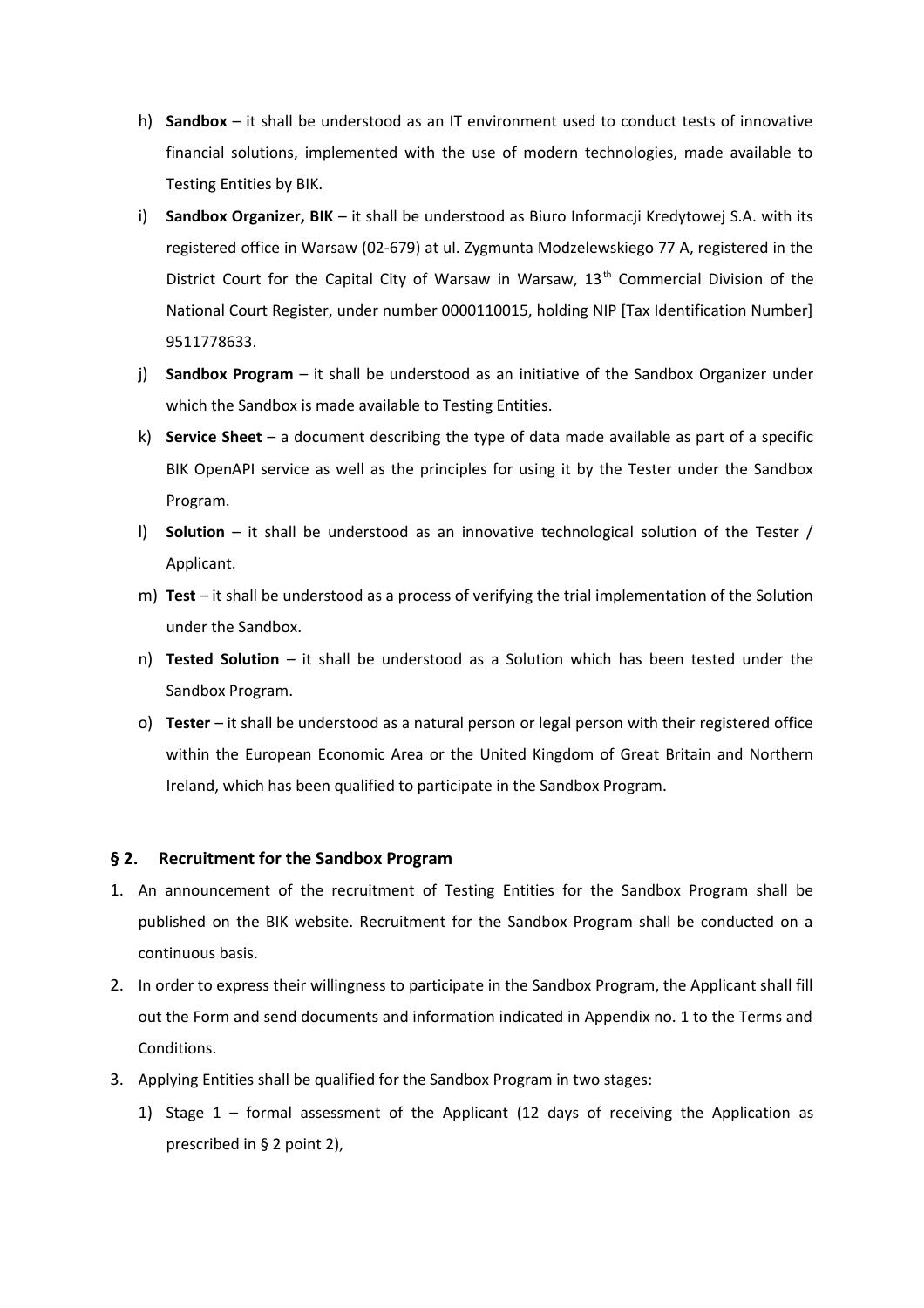- 2) Stage 2 substantive assessment of the Applicant (7 days of the end of the formal evaluation with the possibility of extending this period in particularly complicates cases). A decision on eligibility of an Applicant for the Program shall be provided within 7 days of the substantive assessment.
- 4. At Stage 1 of the qualification of entities intending to participate in the Sandbox Program, the Sandbox Organizer shall formally verify the information presented on the Applicant, including information required in accordance with Appendix No. 1 to the Terms and Conditions. The formal assessment shall consist in checking and verifying the completeness of the documents submitted in accordance with Appendix No. 1 to the Terms and Conditions as well as the fulfillment of formal requirements for qualification for the Sandbox Program, i.e.:
	- 1) completeness of the Application submitted,
	- 2) conducting business activity in the field of developing computer software, developing innovative technological solutions, or providing financial services,
	- 3) no arrears with the payment of public levies,
	- 4) absence on the List of Public Warnings of the PFSA.
- 5. Should it be determined that the Application is incomplete in the scope necessary to conduct the assessment at Stage 1 (lack of documents determined in Appendix No. 1 to the Terms and Conditions), the Sandbox Organizer shall inform the Applicant of the deficiencies determined and set a 7-day time limit for completing the missing information by the Applicant. Should the Applicant fail to send the required documentation within the time limit indicated above, the Sandbox Organizer shall inform the Applicant that they have not been qualified for the Sandbox Program.
- 6. At Stage 2 of the qualification of entities intending to participate in the Sandbox Program, the Sandbox Organizer shall substantively verify the information presented on the selected Applicant in the Form, taking the following into consideration:
	- 1) innovativeness of the solution an analysis of innovativeness shall be conducted by verifying whether the idea presented does not use or copy solutions that are commonly used on the market (in terms of product, service, operating model, etc.),
	- 2) business potential of the implementation of the Solution on the market, also including the possibility of implementing it as part of the activity of the Sandbox Organizer,
	- 3) stage of development of the Solution (implementation in a production environment, market opinion, market verification),
	- 4) experience of the Applicant and their key employees with regard to developing and maintaining innovative technological solutions,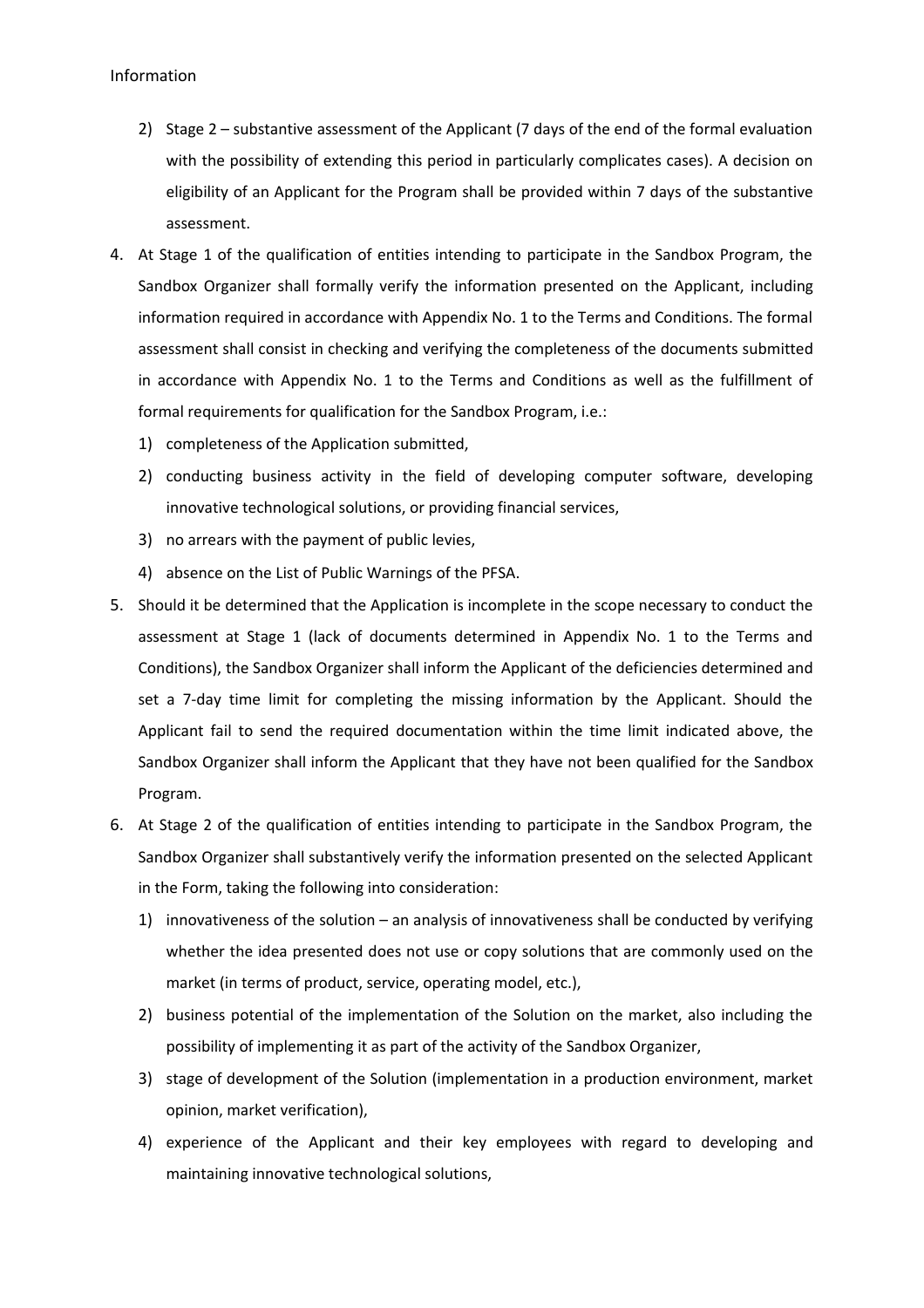- 5) existing validation of the Solution,
- 6) whether no competitive activity is conducted against BIK and BIG InfoMonitor,
- 7) business model assessment in terms of the following criteria:
	- a) competitiveness of the Solution rendering it possible to differentiate the offer of the Applicant from the offer of their competitors, innovativeness, and degree to which is meets market needs,
	- b) recipients of the Solutions who may be recipients of the Solution of the Applicant.
	- c) key resources needed to offer the Solution assets (tangible and intangible) necessary to provide the clients with the Solution of the Applicant,
	- d) key partners entities necessary for the Applicant to provide the assets indicated to clients (suppliers and cooperators),
	- e) key activities activities necessary to provide the Solution to clients,
	- f) distribution channels ways of providing the assets indicate to the group of clients of the Applicant.
- 7. Having conducted the assessments indicated in § 2 point 3, the Sandbox Organizer shall provide information on approval or rejection of the Applicant via electronic mail to the e-mail address indicated by the Applicant on the Form.
- 8. Should the Sandbox Organizer accept the participation of the Applicant in the Sandbox Program, acceptance by the Sandbox Organizer of the application sent by the Applicant as part of the Form along with acceptance of these Terms and Conditions shall be equal to the beginning of the cooperation with the Applicant under the Sandbox Program on the terms and conditions described in these Terms and Conditions.
- 9. The Applicant whose Application has been rejected shall have the right to appeal against the decision of the Sandbox Organizer with a request for reconsidering the Application. An appeal against the decision may be filed within 5 business days from the date of receiving information on rejection. The appeal against the decision shall be filed by electronic mail to the address indicated in the information on the rejection of the Application of the Applicant. The appeal against the decision shall contain arguments in favor of reconsidering the Application by the Sandbox Organizer.
- 10. The Sandbox Organizer shall consider the appeal against the decision with a request for reconsidering the Application within 14 business days. Should the arguments presented by the Applicant be deemed justified by the Sandbox Organizer, the Sandbox Organizer shall inform the Applicant of the result of considering the appeal and accepting or rejecting the Applicant applying for the role of a Tester under the Sandbox Program.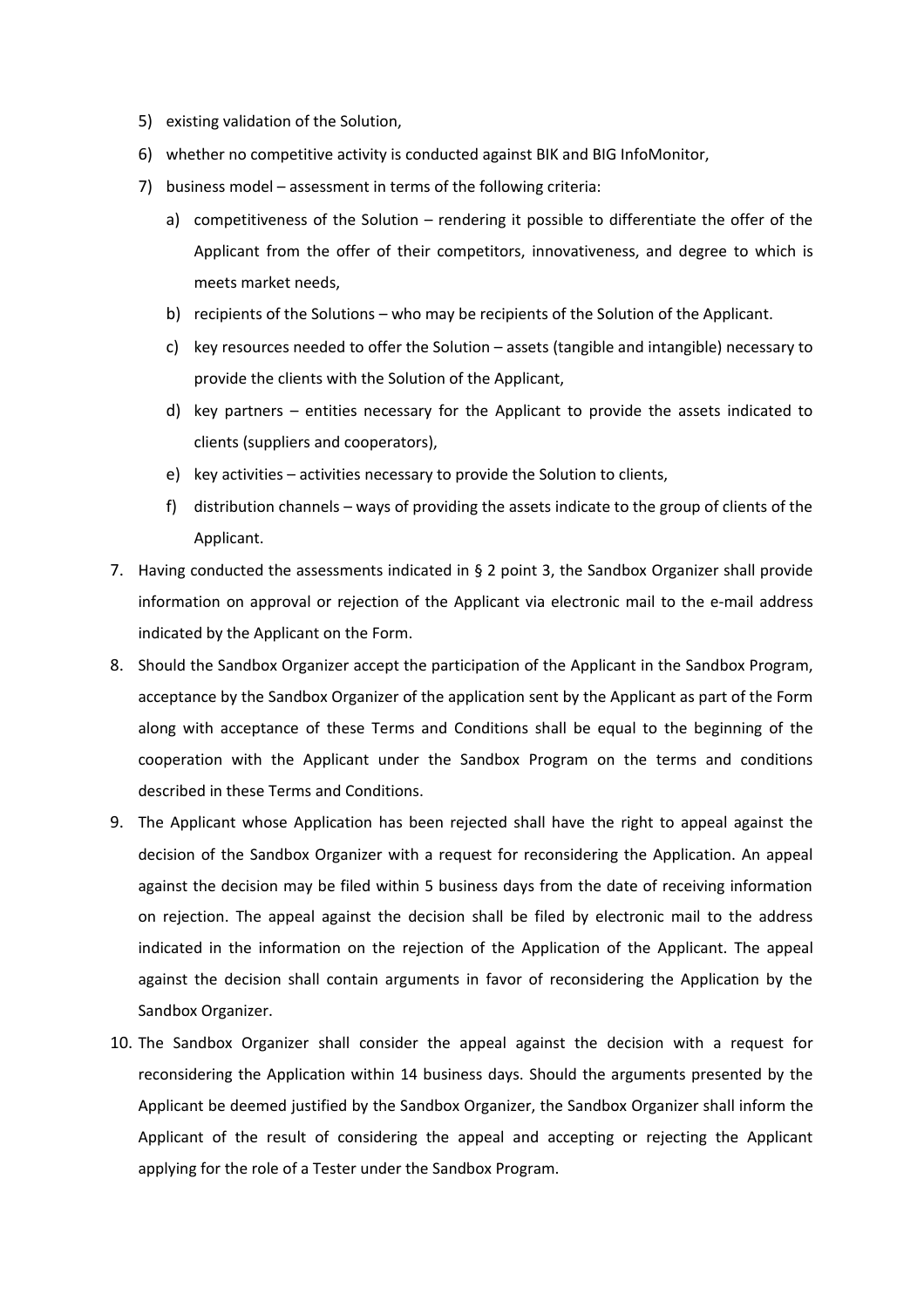11. The Sandbox Organizer reserves the right not to qualify the Applicant for the Sandbox Program for reasons related to the safety of clients, personal data, or economic transactions, including counteracting money laundering and terrorism financing.

#### **§ 3. Description of the BIK Sandbox environment**

- 1. The BIK Sandbox shall be a copy of the production environment with a scope of data limited to the business specificity of the services provided under BIK Hub. Data provided under the Sandbox shall be permanently anonymized data and statistical data which cannot identify specific entities and natural persons. At the same time, such data shall reflect the full range of products from the production system within the scope of the services provided under BIK Hub. A business description of particular services provided under BIK Hub is available on the website http://bikhub.pl/ Technical specification is available on the BIK Hub Portal.
- 2. Access to the Sandbox shall be granted to Testing Entities in accordance with the technical specification of particular services included in Open Api after the Sandbox Organizer has previously accepted the Application submitted by the Applicant.
- 3. The Sandbox Organizer shall provide the Tester with appropriate identifiers and passwords. Access to the Sandbox shall be possible all around the clock, with technical support of the Sandbox Organizer provided on business days between 9.00 a.m. and 5.00 p.m. Contact details shall be provided to Applying Entities once their participation in the program has been confirmed.
- 4. The Tester may use the services provided under the Sandbox in any manner and without limitations unless it has been stipulated otherwise in the business specification.
- 5. Under the Sandbox, BIK may provide access to data from external registers.
- 6. The terms of and principles for providing data in all services have been described in the Service Sheets. Should the Tester be willing to use a specific service, they shall be obligated to accept the terms of providing data described in a given Service Sheet. Service Sheets shall be provided for approval after the Entity has been qualified for the Sandbox Program.

#### **§ 4. Liability**

- 1. The Tester shall be solely responsible for any third party claims, including Clients of the Tester and Clients of the Sandbox Organizer, addressed towards the Sandbox Organizer, which have arisen in relation to the participation of the Tester in the Sandbox Program.
- 2. Should any claims related to the participation of the Tester in the Sandbox Program be addressed to the Sandbox Organizer or another entity participating in the Sandbox Program on the side of BIK, the Tester undertakes to release the Sandbox Organizer from liability, participate in court or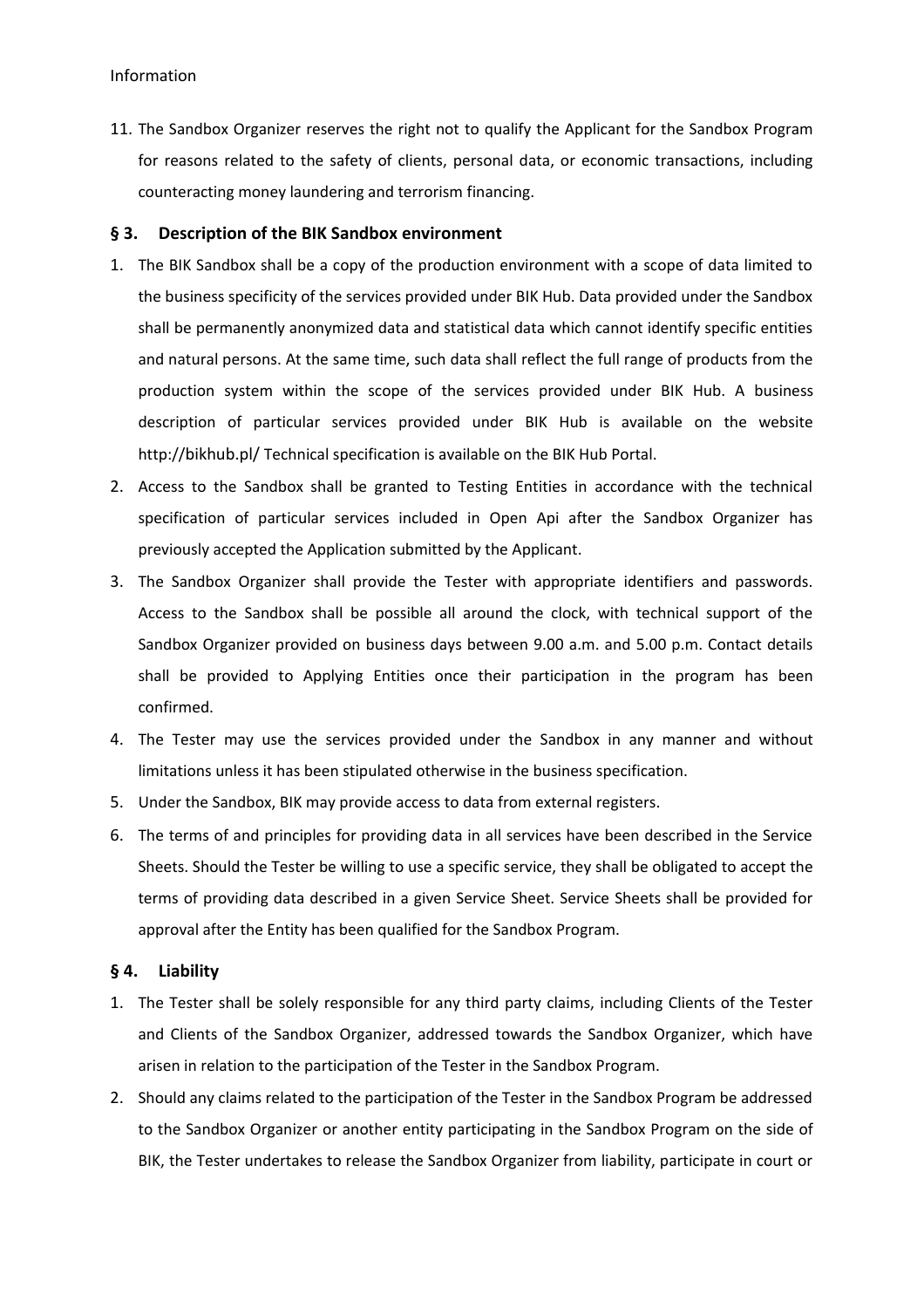administrative proceedings, repair any damage related thereto as well as to provide any support necessary to dismiss such claims.

3. The Sandbox Organizer or any other entity participating in the Sandbox Program on the side of BIK shall not be liable for any losses incurred by the Tester, entities associated with the Tester within the meaning of Article 11a(1)(5) of the Polish Act of 15 February 1992 on Corporate Income Tax, in relation to the participation of the Tester in the Sandbox Program.

# **§ 5. Confidentiality**

- 1. The Sandbox Organizer shall be obligated to keep any and all Confidential Information which they obtain under the Sandbox Program strictly confidential.
- 2. The Sandbox Organizer or the Tester shall be entitled to disclose the Confidential Information if this is required by mandatory provisions of law or rulings of administrative bodies.
- 3. The Sandbox Organizer shall be entitled to provide the Confidential Information obtained from the Tester to their employees and associates as well as any other entities whose presence is necessary to conduct the Sandbox Program.
- 4. With regard to the persons indicated in § 5 point 3, the Sandbox Organizer and the Tester shall:
	- 1) obligate such entities to keep confidentiality to the extent to which the Sandbox Organizer and the Tester are obligated to do so before the Confidential Information is made available to them,
	- 2) be held liable for the actions and omissions of such entities as for their own actions.
- 5. The Sandbox Organizer shall have the right to make available (publish) any and all content covered by the Form of a given Tester for the purposes related to the implementation of the Sandbox Program or for promotional purposes, in particular Sandbox Organizer's communications, on the website or in reports on the functioning of the Sandbox Program, including reports drawn up on a periodical basis.
- 6. Acceptance of the Terms and Conditions shall be equal to the Tester making a statement on the confidentiality obligation constituting Appendix No. 5.

# **§ 6. Test**

- 1. The Tester shall determine both the testing period applied for, however, not longer than 3 months, and the scope of the Test in the Form.
- 2. When conducting the Test, the Tester may request the Sandbox Organizer to change the testing period and scope of the Test, however, the entire testing period may not be longer than 6 months.
- 3. The Tester shall be obligated to protect the identification data provided to them and not to disclose it to third parties.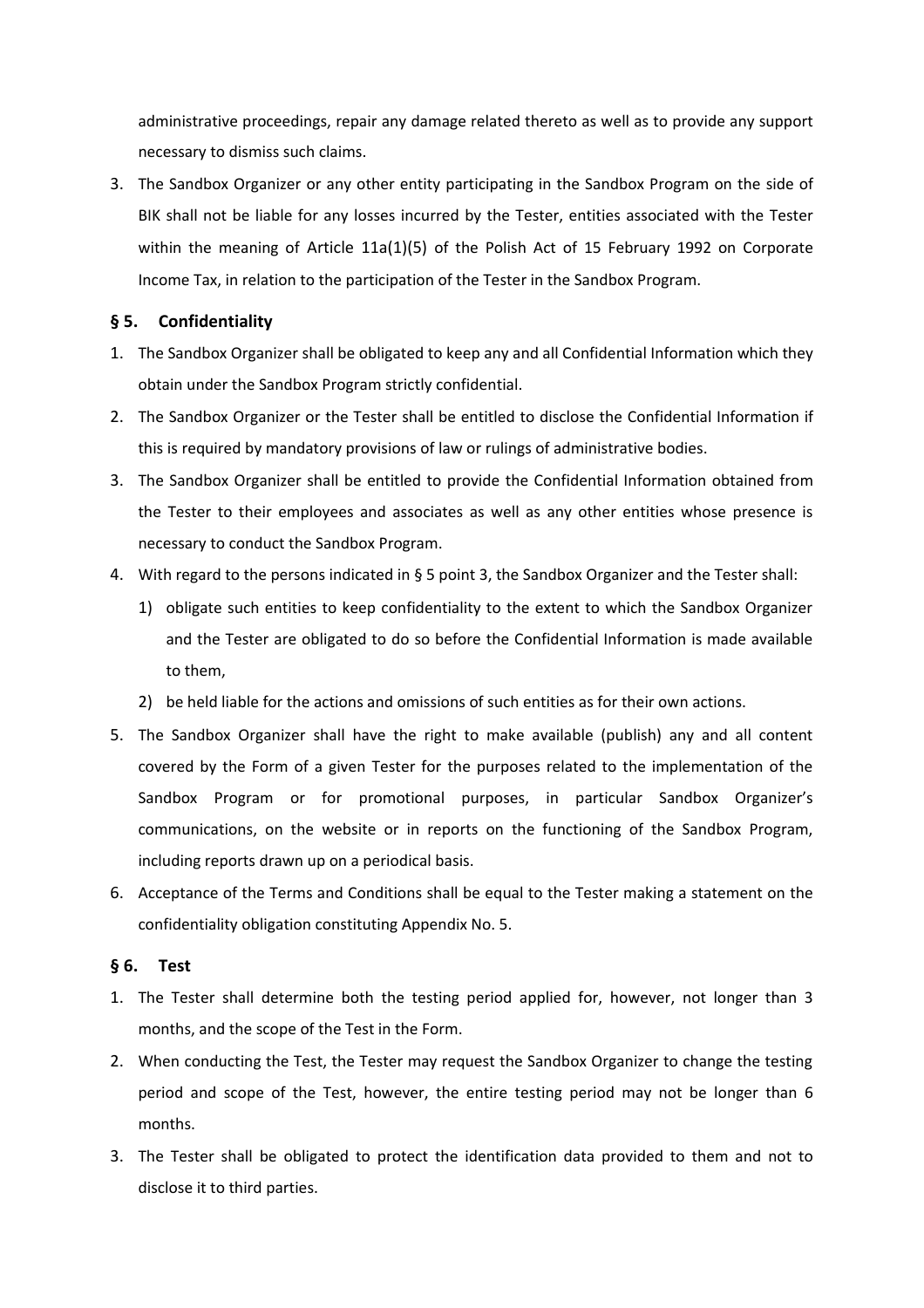#### Information

- 4. During and after the Test, the Tester shall be obligated to refrain from:
	- 1) copying any elements of the Sandbox,
	- 2) decompiling the source code of the elements of the Sandbox,
	- 3) violating or circumventing protection of the Sandbox,
	- 4) entering personal data into the Sandbox,
	- 5) taking actions which may be detrimental to the Sandbox Organizer or Clients of the Tester and Clients of the Sandbox Organizer.
- 5. The Tester may conduct the Test with the participation of Clients of Testing Entities in order to collect their opinions and analyze their behaviors, whereas:
	- 1) The Tester may not take from Clients of Testing Entities any financial means or any other benefit of a financial nature for the Test or other activities conducted under the Sandbox Program,
	- 2) The Tester may offer Clients of Testing Entities a financial consideration or other remuneration or a service in exchange for participating in the Test,
	- 3) Clients of Testing Entities must be informed of a test nature of a service and shall be obligated to waive any claims related to the participation in the Test,
	- 4) The Sandbox Organizer may request the Tester to present opinions of Clients of the Tester during and after the Test.
- 6. As part of the Test, the Tester may take advantage of substantive support provided by the Sandbox Organizer.
- 7. The Tester shall be obligated to provide the Sandbox Organizer with access to the IT environment used by the Tester as part of the Test of the Solution for the purposes of assessing whether the Solution operates safely and correctly.
- 8. The Tester shall be obligated to provide the Sandbox Organizer with access to the necessary technical documentation of the Solution.
- 9. The Tester shall be obligated to cooperate with the Sandbox Organizer when conducting the Test and following all instructions of the Sandbox Organizer related to the implementation of the Tests of the Solution.
- 10. The Tester may withdraw from the Sandbox Program at any time.
- 11. The Sandbox Organizer may decide to terminate the participation of the Tester in the Sandbox Organizer immediately if the Tester violates provisions of law or provisions of these Terms and Conditions.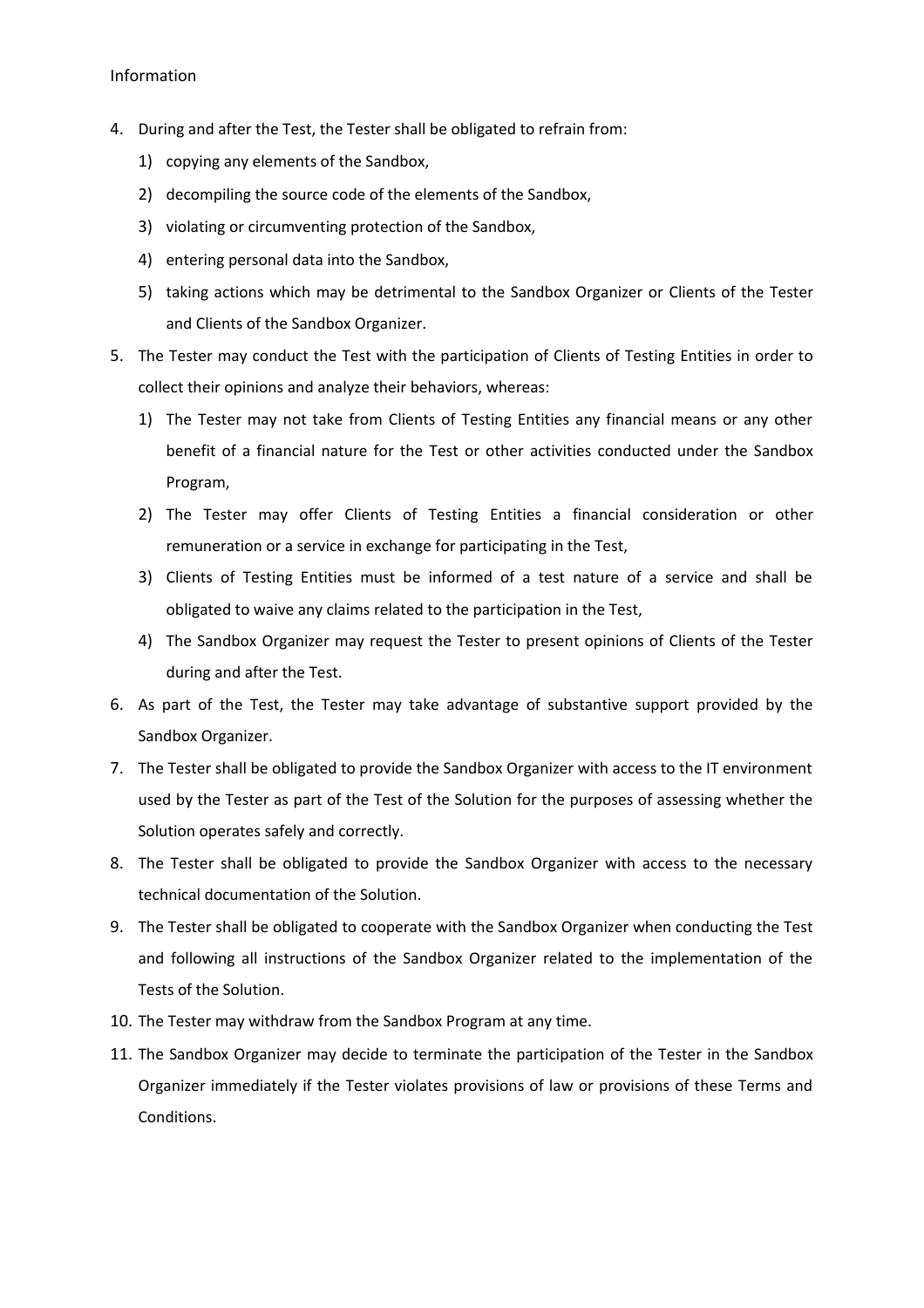12. As part of the Test, the Tester shall be obligated to provide cyclical reports on the progress in the works conducted. A cyclical report form shall be adjusted to the scope of tests and in line with Appendix No. 6 to the Terms and Conditions.

# **§ 7. Personal data**

1. Detailed information concerning personal data processing can be found in Appendices No. 3 and 4 to the Terms and Conditions.

# **§ 8. Safety requirements**

- 1. The Tester shall be obligated to ensure security of the information obtained as part of the participation of the Tester in the Sandbox Program and to apply guidelines, suitable for this type of information, obtained from BIK.
- 2. The Tester shall be obligated to ensure that the information obtained as part of the participation in the Sandbox Program shall only be accessible to authorized employees of the Tester for the purposes related to the participation in the Sandbox Program.
- 3. The Tester shall be obligated to inform the employees of the Tester referred to in §8 point 2 of applicable rules related to information security, arising out of the participation in the Sandbox Program, and to obligated them to keep confidentiality.
- 4. The Tester shall be fully liable for the actions and omissions of the entities indicated in § 8 point 2 as for their own actions.
- 5. The Tester shall be obligated to ensure the level of security of the devices used as part of the participation in the Sandbox Program in accordance with best practices and standards as well as to apply guidelines, suitable for this type of information, obtained from BIK. The Tester shall ensure at least the following:
	- 1) physical protection of mobile devices,
	- 2) supervision over software installed on mobile devices,
	- 3) management of mobile device access rights,
	- 4) protection of mobile devices from malware,
	- 5) application of cryptographic techniques, which ensure security of data stored and transferred,
	- 6) safe back-up,
	- 7) protection against external interference, e.g. local firewall,
	- 8) possibility of managing devices remotely.
- 6. The Tester shall be obligated to have necessary technical measures, sufficiently qualified staff, experience, and knowledge enabling them to participate in the Sandbox Program.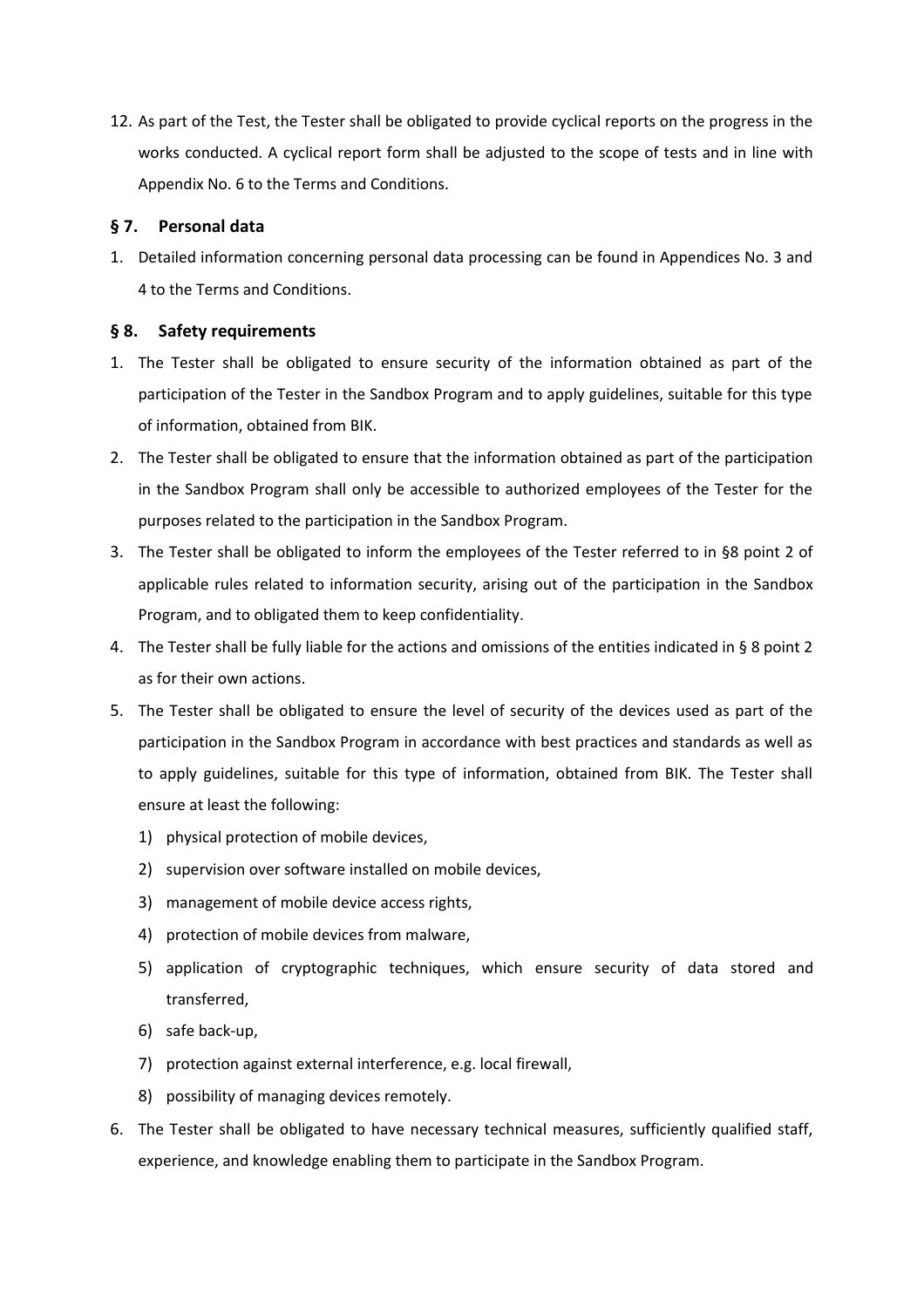- 7. The Tester shall be obligated to ensure that any and all confidential information obtained as part of the participation in the Sandbox Program shall be transferred in a manner ensuring both security and confidentiality of such information and that such information shall only be transferred by means of encrypted messages, on encrypted carriers, or with the use of encrypted communication channels.
- 8. The Tester shall be obligated to ensure protection of the documentation indicated in § 8 point 7 of the Terms and Conditions in accordance with the best practices and guidelines, in particular:
	- 1) documentation may only be made available to persons authorized to access such information based on an agreement with the Tester,
	- 2) to mark the documentation with an appropriate clause according to the classification of information of the Tester,
	- 3) documentation shall be stored in a repository ensuring that its confidentiality and integrity are protected,
	- 4) must register events related to access to a safe repository and store safe records for no longer than 3 years.
- 9. The Sandbox Organizer shall be authorized to conduct controls of the equipment used by the Tester participating in the Sandbox Program.
- 10. Should any irregularities be identified during the control conducted, the Tester shall be obligated to remove such irregularities at their own cost within the time limit agreed upon with the Sandbox Organizer. Each time BIK requests so, the Tester shall render it possible to conduct a control of procedures and physical safeguards responsible for ensuring information security on the side of the Tester.
- 11. The Tester shall be obligated to provide a list of authorized employees referred to in § 8 point 2 above to the Sandbox Organizer at their request within 7 days of such a request.

#### **§ 9. Data storage**

- 1. The Sandbox Organizer shall be entitled to store data obtained during the Test for a period necessary to achieve the goals of the Sandbox, i.e. for 5 years of the end of Tests.
- 2. The Sandbox Organizer shall store the data of the Tester which has finished tests in the Sandbox for the period of 5 years of the end of a Test.
- 3. The Sandbox Organizer shall store the data of the Applicant for the duration of the Sandbox Program.
- 4. The Sandbox Organizer may process data indicated in § 9 point 1 and § 9 point 2 as well as § 9 point 3 within BIK Group.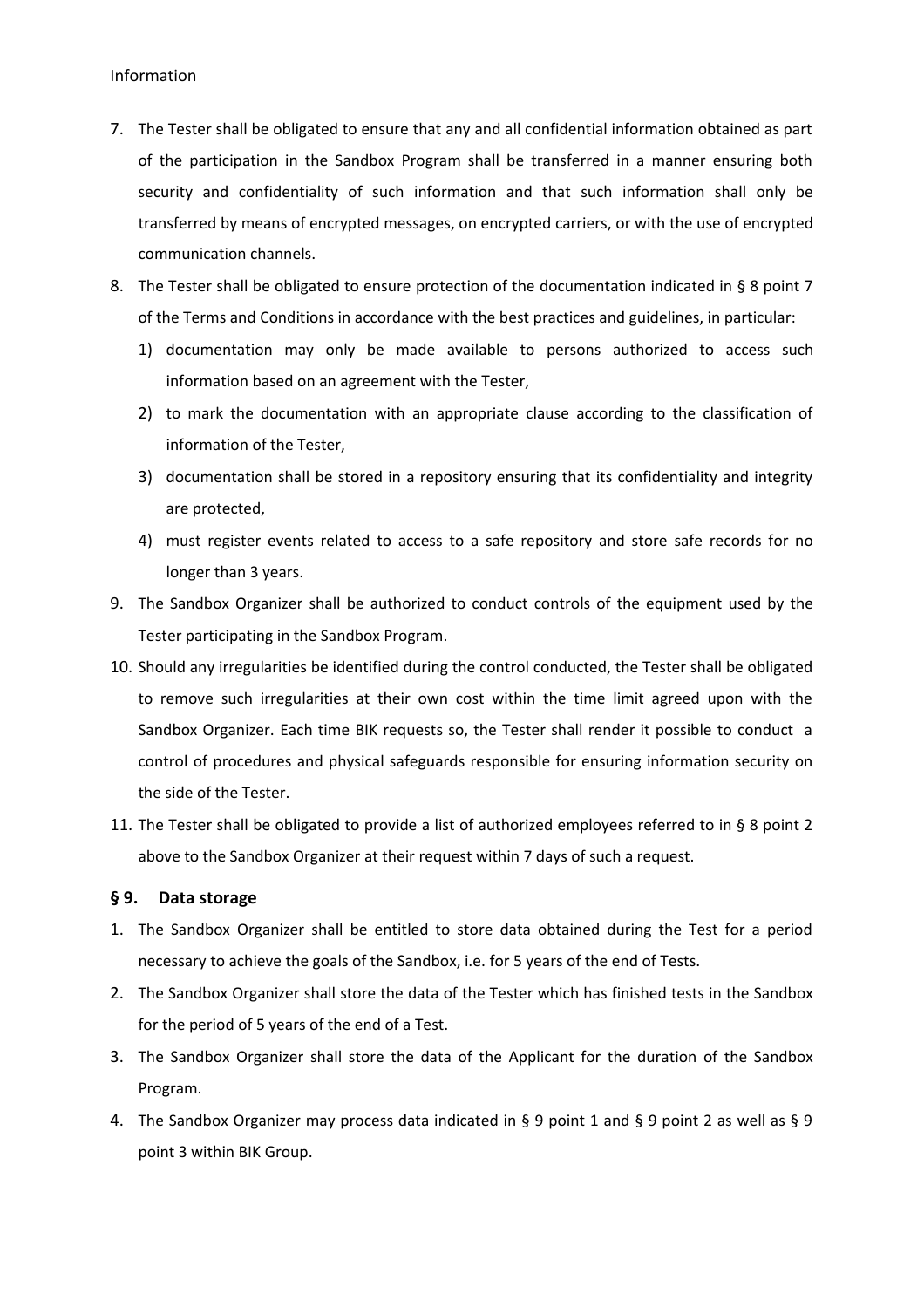#### **§ 10. Intellectual property right**

- 1. The results subject to intellectual or industrial property rights as well as the results not subject to such protection, created as a result of the participation of the Tester in the Sandbox Program, shall be owned by the Tester. The Tester shall have all the rights to use the intellectual property used under the Sandbox Program subject to  $\S 30$ , whereas the results referred to in the preceding sentence shall not be understood as the Sandbox Organizer's instructions with regard to the Solution which are given during the Test, elements of the test environment of the Sandbox Organizer as well as any other information provided by the Sandbox Organizer to the Tester.
- 2. The Sandbox and changes thereto resulting from the activities of the Sandbox Program, including in particular any and all elements of the test environment, shall be subject to exclusive intellectual and industrial property rights of the Sandbox Organizer. The Tester shall acquire neither intellectual and industrial property rights nor other rights to the Sandbox nor any data provided by BIK.

#### **§ 11. Priority right**

- 1. The Sandbox Organizer shall have the priority right with regard to the implementation of the Tested Solution (including a possibility of purchasing or obtaining an exclusive license for the Tested Solution) for the period of twelve months of the end date of the Test of the Solution.
- 2. Should the Tester intend to commercialize the Tested Solution (i.e. market it as a service, offer a license for software, transfer copyright, or in any other form) before the deadline indicated in § 11 point 1, the Tester shall be obligated to notify the Sandbox Organizer of this intention by delivering letter electronically (e-mail address: [bikhub@bik.pl\)](mailto:bikhub@bik.pl) and offer covering the planned form of commercial implementation of the Tested Solution. Within 45 calendar days of receiving the offer, the Sandbox Organizer may make a written statement on exercising the priority right or a statement on waiving the priority right.
- 3. Should the Sandbox Organizer makes the statement on waiving the priority right or fail to make any statement at all, the Tester shall be entitled to commercialize the Tested Solution freely on the terms stipulated in the offer referred to in § 11 point 2 with a proviso that possible commercial implementation of the Tested Solution by a third party may not be carried out on the terms that are more favorable than those constituting the subject matter of the offer addressed to the Sandbox Organizer by the Tester in accordance with § 11 point 2. Should the Tester intend to have the Tested Solution implemented commercially by a third party, along with the offer addressed to the Sandbox Organizer, the Tester shall send a template of an agreement with such a third party as well as financial terms agreed upon.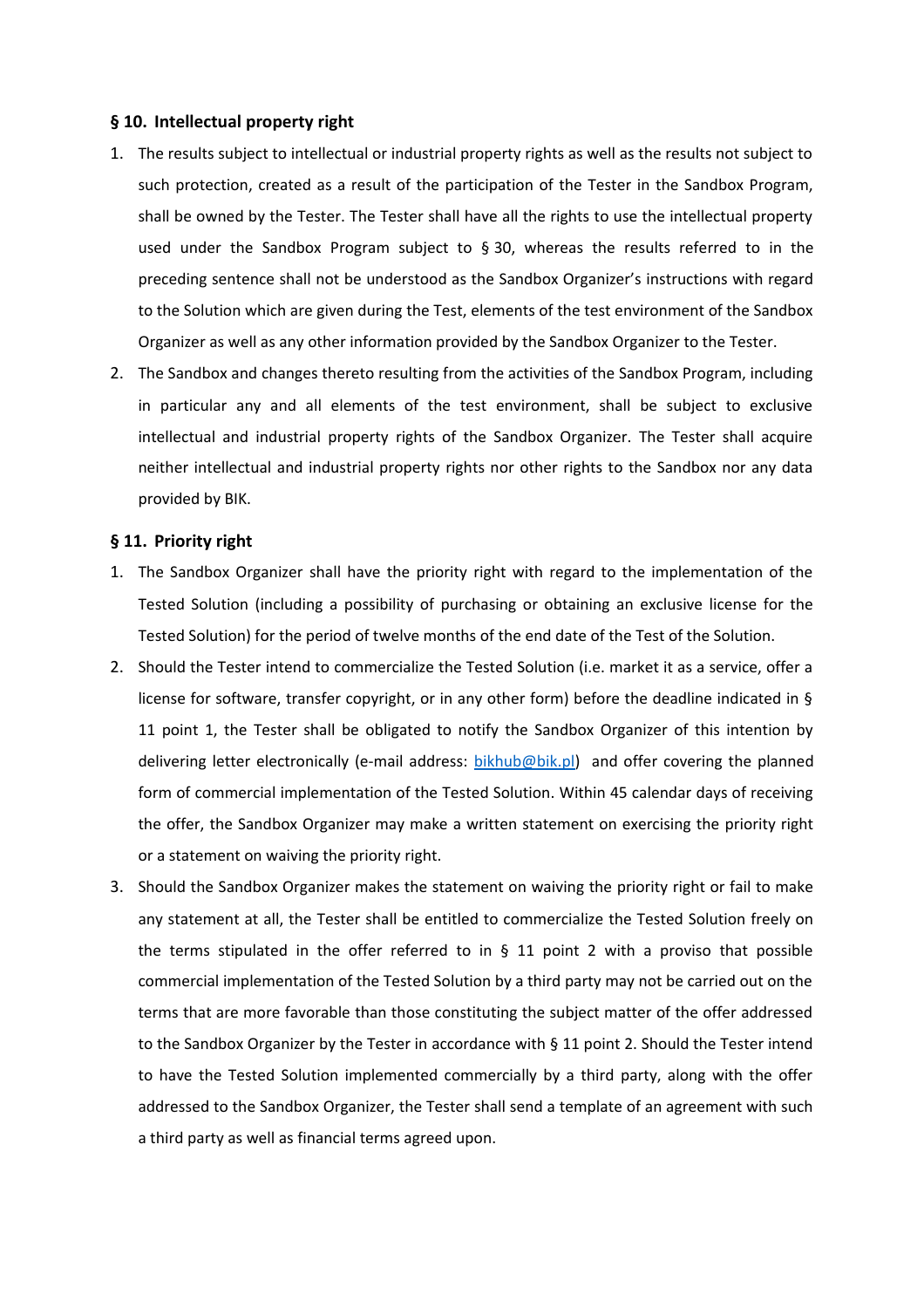- 4. Should the Sandbox Organizer make the statement on exercising the priority right, the Tester along with the Sandbox Organizer shall commence negotiations of detailed terms of commercialization of the Tested Solution within 7 days of receiving the statement by the Tester.
- 5. The negotiations referred to in § 11 point 4 may not last longer than 90 days.
- 6. The Tester shall be obligated to refrain from commercializing the Tested Solution for the period referred to in § 11 point 1 within the scope and on the terms other than those stipulated in the offer referred to in § 11 point 2.

#### **§ 12. Final provisions**

- 1. Should it be determined that the activity of the Tester with regard to the participation in the Sandbox Program is conducted in violation of law or poses a threat to the interest of the Clients of Testing Entities, BIK may:
	- 1) limit the scope of activities conducted by the Tester under the Sandbox Program;
	- 2) demand that the Tester remove the irregularities identified within a specified time limit;
	- 3) suspend access of the Tester to the test environment until the irregularities identified are removed;
	- 4) terminate the cooperation with the Tester under the Sandbox Program with immediate effect.
- 2. Any matters not regulated by these Terms and Conditions shall be governed by the provisions of the law commonly applicable in the territory of the Republic of Poland.
- 3. The Sandbox Organizer reserves the right to amend the Terms and Conditions at any time. Information on the amendment to the Terms and Conditions as well as the Terms and Conditions amended shall be published by the Sandbox Organizer on the BIK website.
- 4. The Terms and Conditions shall be available in electronic form on the website belonging to the Sandbox Organizer.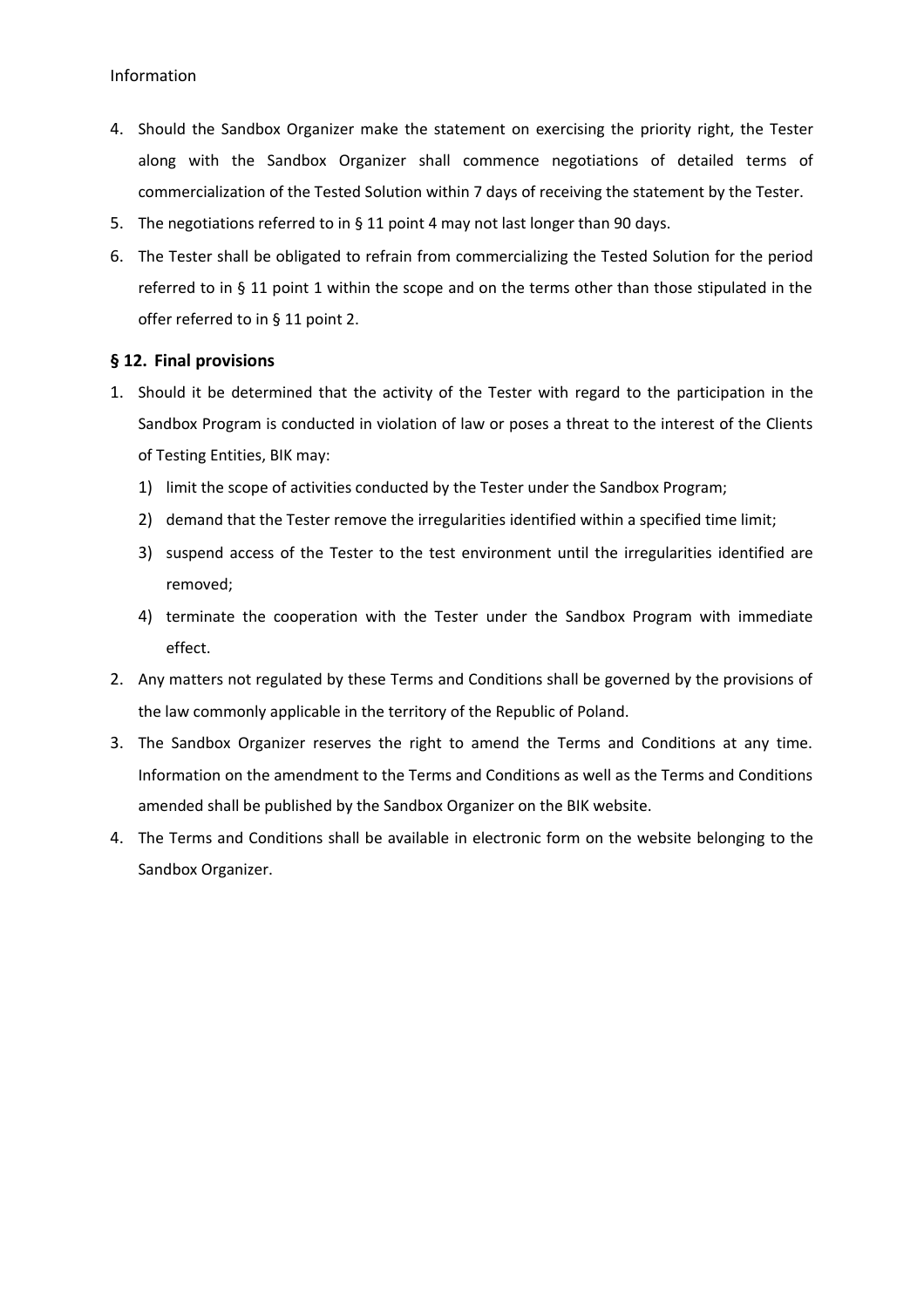**Appendix No. 1 to the Terms and Conditions of the Sandbox Program at Biuro Informacji Kredytowej S.A.**

# **List of documents that need to be submitted with the Application**

| It<br>e | Type of document                                               |
|---------|----------------------------------------------------------------|
| m       |                                                                |
| 1.      | Statute, articles of association, certificate of incorporation |
|         |                                                                |
|         |                                                                |
|         |                                                                |
|         |                                                                |
| 2.      | Power of attorney to represent the Applicant                   |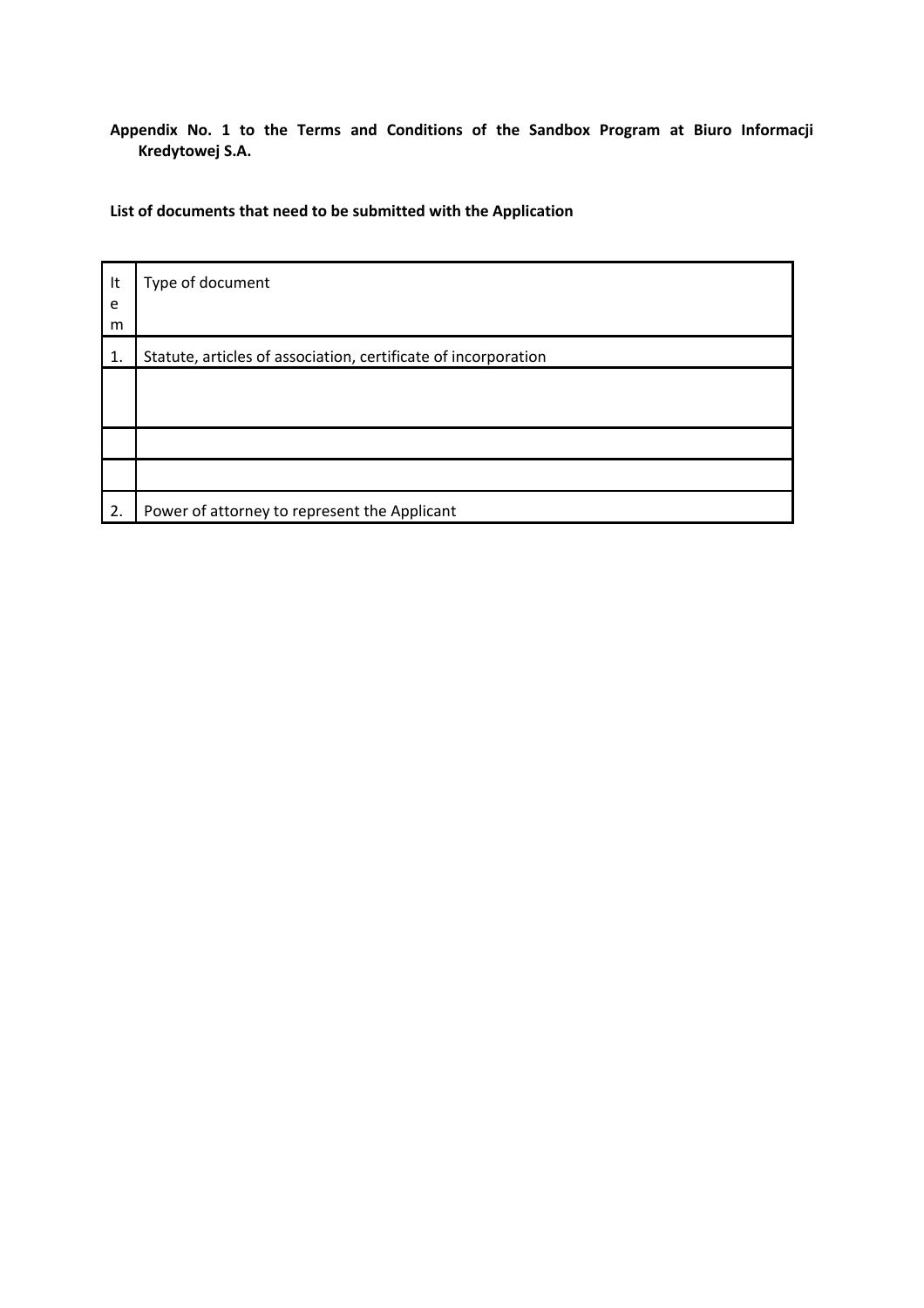**Appendix No. 2 to the Terms and Conditions of the Sandbox Program at Biuro Informacji Kredytowej S.A.**

# **Form of the Applicant**

| Ite<br>m | Contact information                                                                                                                                                                                                                                              |                                                                                              |  |  |
|----------|------------------------------------------------------------------------------------------------------------------------------------------------------------------------------------------------------------------------------------------------------------------|----------------------------------------------------------------------------------------------|--|--|
| 1.       | Full name of the Applicant                                                                                                                                                                                                                                       |                                                                                              |  |  |
| 2.       | NIP [Tax Identification Number]                                                                                                                                                                                                                                  |                                                                                              |  |  |
| 3.       | KRS [National Court Register] number                                                                                                                                                                                                                             |                                                                                              |  |  |
| 4.       | Address of registered office                                                                                                                                                                                                                                     |                                                                                              |  |  |
| 5.       | Contact telephone number                                                                                                                                                                                                                                         |                                                                                              |  |  |
| 6.       | E-mail address                                                                                                                                                                                                                                                   |                                                                                              |  |  |
| 7.       | Persons authorized<br>to<br>represent<br>the<br>Applicant                                                                                                                                                                                                        |                                                                                              |  |  |
|          | Information on the Solution                                                                                                                                                                                                                                      |                                                                                              |  |  |
| 8.       | Please specify what makes the Solution innovative (max. 5,000 characters with spaces)                                                                                                                                                                            |                                                                                              |  |  |
|          | Please describe how the solution offered stands out from other existing solutions (in your<br>description, you should include the fact that the idea presented does not use or copy<br>standard solutions - in terms of product, service, operating model, etc.) |                                                                                              |  |  |
|          |                                                                                                                                                                                                                                                                  |                                                                                              |  |  |
| 9.       | Please describe how the business potential of the implementation of the Solution is assessed<br>(max. 5,000 characters with spaces)                                                                                                                              |                                                                                              |  |  |
|          | Please describe whether the Solution is an answer to an actual problem on the market.<br>Please specify how the Solution could impact the activity of the Sandbox Organizer.                                                                                     |                                                                                              |  |  |
|          |                                                                                                                                                                                                                                                                  |                                                                                              |  |  |
| 10.      | Please describe the development stage the Solution is currently at (max. 2,000 characters<br>with spaces)                                                                                                                                                        |                                                                                              |  |  |
|          | (e.g. implementation in a production environment, market opinion, market verification),                                                                                                                                                                          |                                                                                              |  |  |
|          |                                                                                                                                                                                                                                                                  |                                                                                              |  |  |
| 11.      | characters with spaces)                                                                                                                                                                                                                                          | Please describe the experience of the Applicant and their key employees (max. 5,000          |  |  |
|          | maintaining innovative technological solutions)                                                                                                                                                                                                                  | (with regard to substantive aspects of the activity conducted in the field of developing and |  |  |
|          |                                                                                                                                                                                                                                                                  |                                                                                              |  |  |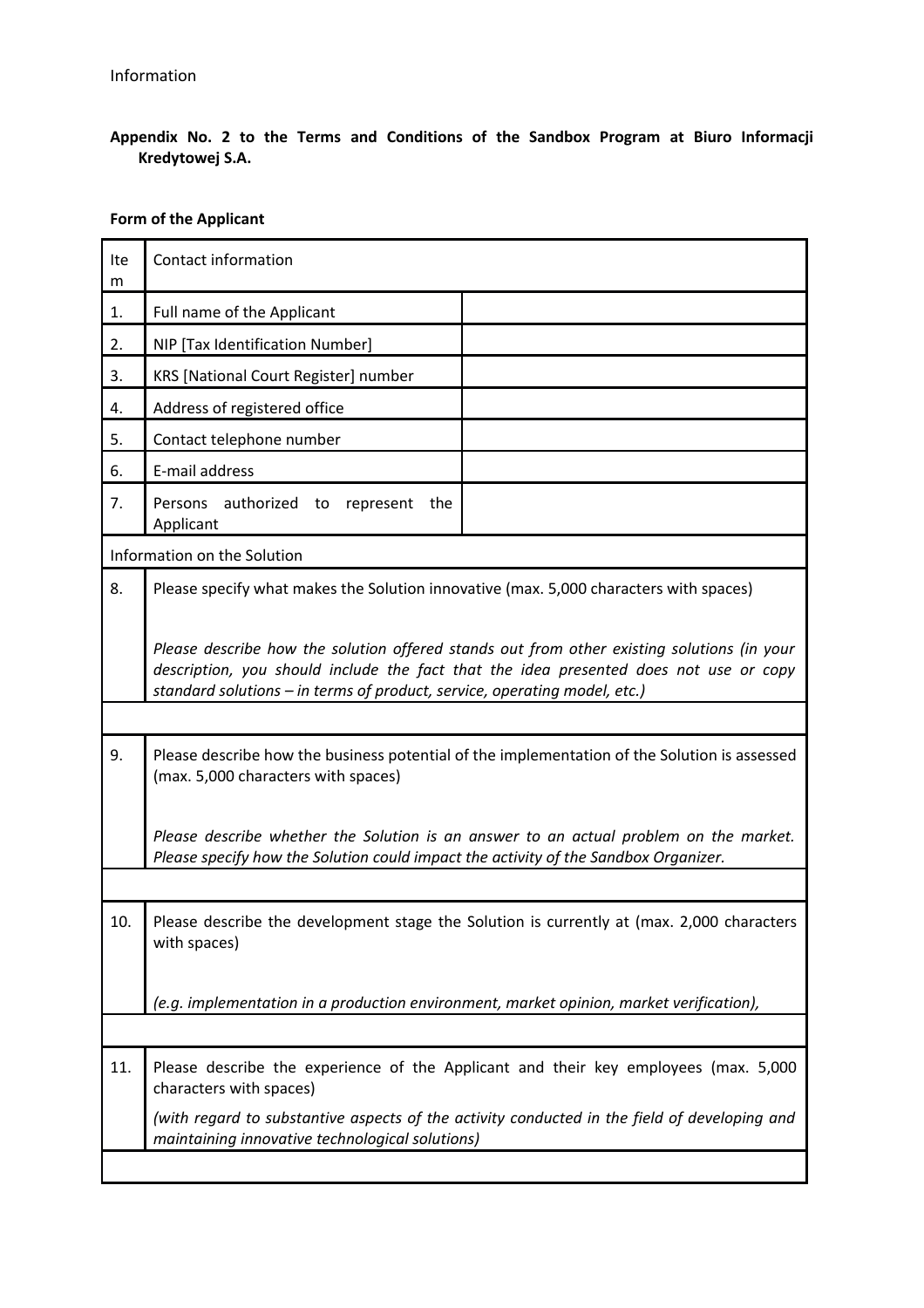| 12.                                                                                           | Validation of the Solution up to date (max. 2,000 characters with spaces)                                             |  |  |  |  |
|-----------------------------------------------------------------------------------------------|-----------------------------------------------------------------------------------------------------------------------|--|--|--|--|
|                                                                                               | (in your description, please include the activities conducted so far and their results)                               |  |  |  |  |
|                                                                                               |                                                                                                                       |  |  |  |  |
| 13.                                                                                           | <b>Business model of the Solution</b>                                                                                 |  |  |  |  |
| a)                                                                                            | Competitiveness of the Solution (max. 2,000 characters with spaces)                                                   |  |  |  |  |
|                                                                                               |                                                                                                                       |  |  |  |  |
| b)                                                                                            | Recipients of the Solution (max. 2,000 characters with spaces)                                                        |  |  |  |  |
|                                                                                               | Please describe the target group of the Solution taking their needs into consideration                                |  |  |  |  |
|                                                                                               |                                                                                                                       |  |  |  |  |
| c)                                                                                            | Key resources needed to offer the Solution (max. 2,000 characters with spaces)                                        |  |  |  |  |
|                                                                                               | Please indicate particular tangible and intangible resources, e.g. capital, human,<br>technological, and IT resources |  |  |  |  |
|                                                                                               |                                                                                                                       |  |  |  |  |
| d)                                                                                            | Key partners (max. 2,000 characters with spaces)                                                                      |  |  |  |  |
|                                                                                               | Please specify entities or types of entities and their activity required to implement the                             |  |  |  |  |
|                                                                                               | Solution, including suppliers and cooperators.                                                                        |  |  |  |  |
|                                                                                               |                                                                                                                       |  |  |  |  |
| e)                                                                                            | Key activities (max. 2,000 characters with spaces)                                                                    |  |  |  |  |
|                                                                                               | Please describe activities that are necessary to implement the Solution.                                              |  |  |  |  |
| f)                                                                                            | Distribution channels (max. 2,000 characters with spaces)                                                             |  |  |  |  |
|                                                                                               |                                                                                                                       |  |  |  |  |
| <b>Tests</b>                                                                                  |                                                                                                                       |  |  |  |  |
| 14.                                                                                           | Solution testing period applied for                                                                                   |  |  |  |  |
|                                                                                               |                                                                                                                       |  |  |  |  |
|                                                                                               | (max. 3 months)                                                                                                       |  |  |  |  |
| 15.                                                                                           | Scope of the Test of the Solution applied<br>for (max. 2,000 characters with spaces)                                  |  |  |  |  |
| 16.                                                                                           | Preliminary plans for the Test                                                                                        |  |  |  |  |
|                                                                                               | (max. 2,000 characters with spaces)                                                                                   |  |  |  |  |
|                                                                                               | (please indicate objectives and parameters<br>as well as criteria for finishing tests<br>positively)                  |  |  |  |  |
| Declarations                                                                                  |                                                                                                                       |  |  |  |  |
| The Applicant has not/has participated in another program at another entity conducting a test |                                                                                                                       |  |  |  |  |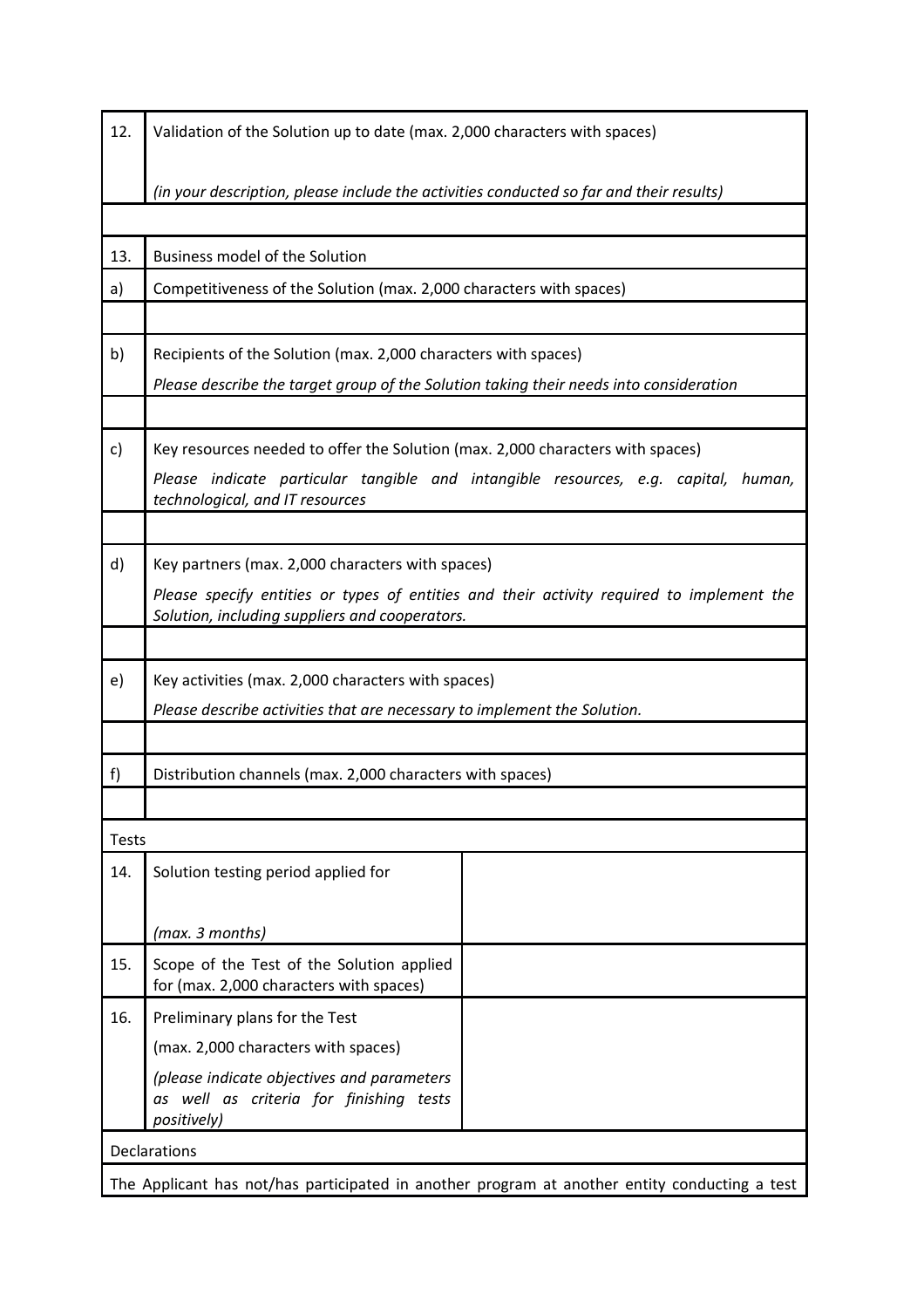# environment.

The Applicant is not in arrears with payments for the benefit of public and private entities, and therefore they are not in arrears with the payment of taxes to the revenue office (US), not in arrears with the payment of health and social insurance contributions to the Polish Social Insurance Institution (ZUS), and is not in the National Debt Register.

Members of the Management Board of the Applicant have never been convicted with the legally binding court decision for crimes specified in the provisions of Chapters XXXIII-XXXVII of the Polish Penal Code.

The data provided above is true and correct.

I hereby declare that I agree for Biuro Informacji Kredytowej S.A. (which is a personal data controller) to process my personal data provided in this form for the purpose of assessing the application form, inform me of the results of the recruitment procedure, and for the purpose of me possibly participating in the BIK HUB Program.

I hereby confirm that I have got acquainted with the Terms and Conditions and I accept their content.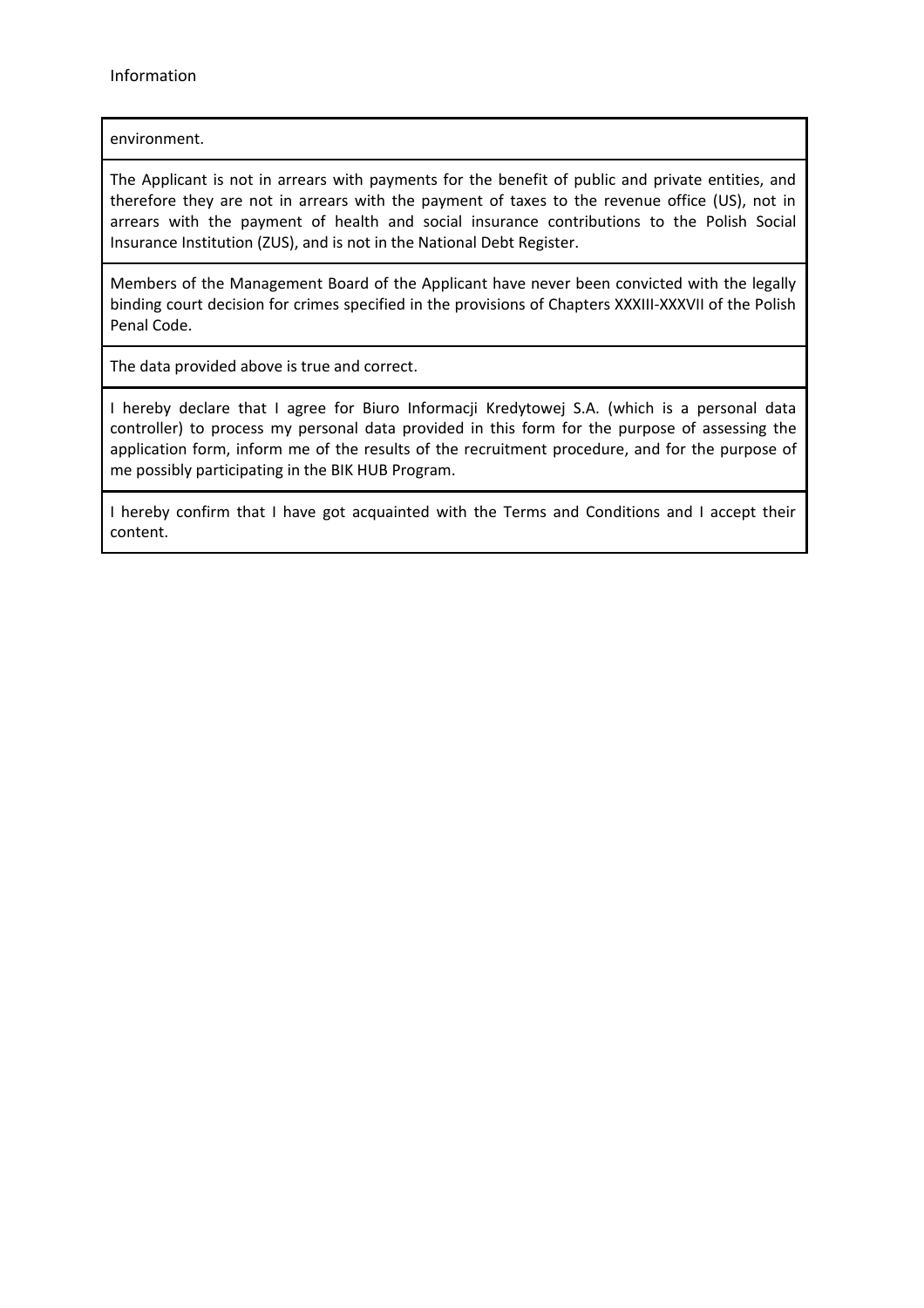# **Appendix No. 3 to the Terms and Conditions of the Sandbox Program at Biuro Informacji Kredytowej S.A.**

Information clause concerning personal data processing of the Applying Entities

1. In order to organize recruitment for the Sandbox Program, the Sandbox Organizer shall process personal data of the Applicant and/or their representatives and employees.

2. The Sandbox Organizer can be contacted by e-mail at: bikhub@bik.pl or by traditional mail at: ul. Zygmunta Modzelewskiego 77a 02-679 Warsaw (with a note reading: Sandbox Program, Biuro Informacji Kredytowej S.A.).

3. The Data Protection Officer of the Sandbox Organizer can be contacted by e-mail at: iod@bik.pl or by traditional mail at: ul. Zygmunta Modzelewskiego 77a02-679 Warsaw (with a note reading: Data Protection Officer, Biuro Informacji Kredytowej S.A.).

4. Personal data shall be processed on the basis of the consent of data subjects – expressed directly or by the agency of the Applicant – and on the basis of the legitimate interest of the Sandbox Organizer. Data shall be processed in order to conduct the recruitment for the Sandbox Program by the Sandbox Organizer and handle any possible appeals or claims of the Applicant. Providing personal data shall be voluntary, but necessary for the achievement of a specific objective.

5. The Sandbox Organizer shall process the following personal data:

- a. first name,
- b. last name,
- c. institution,
- d. role performed,
- e. e-mail address,
- f. phone number,

g. information related to the conviction for crimes specified in the provisions of Chapters XXXIII-XXXVII of the Polish Penal Code.

6. Personal data shall not be transferred to other entities, including recipients in third countries or international organizations, except for public authorities, for which the legal basis for transferring data shall be applicable provisions of law.

7. Personal data processing may be entrusted to entities which are used by the Sandbox Organizer to conduct recruitment, in particular:

 $a<sub>r</sub>$ 

8. Personal data shall be stored for a period necessary to conduct recruitment of a given Applicant for the Sandbox Program, for the duration of the Sandbox Program and to handle any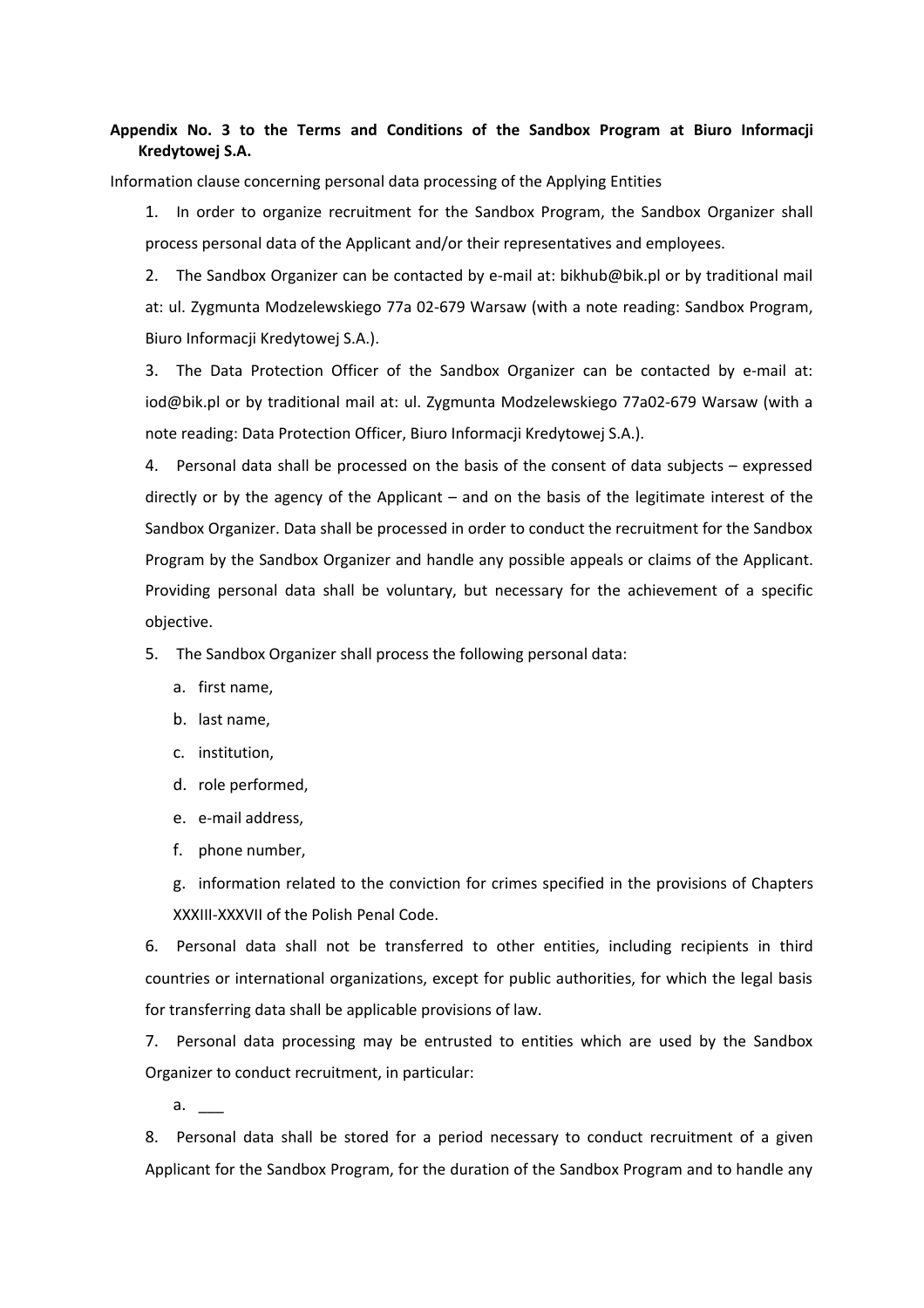possible appeals or claims of the Applicant, subject to archiving provisions stipulating the retention period for documentation for the Sandbox Organizer.

9. Personal data shall not be used for automated individual decision-making, including profiling.

10. A data subject shall have a right to:

a. access personal data, obtain confirmation whether personal data is processed, and obtain information related to personal data processing,

b. withdraw their consent to personal data processing at any time, whereas the withdrawal of consent shall not affect the lawfulness of processing based on consent before its withdrawal nor shall it affect the lawfulness of the right to use such data on other legal basis,

c. object to personal data processing on the basis of justified interests of the Sandbox Organizer,

d. rectify personal data if such data is incomplete or inaccurate,

e. delete all or some personal data if all legal bases for processing such data are not applicable anymore (e.g. as a result of withdrawing a consent or objecting) or if personal data has been processed unlawfully,

f. restrict personal data processing for the period necessary to determine the legitimacy of deleting or rectifying such data or for the period necessary for the establishment, exercise, or defense of legal claims,

g. obtain a copy of personal data concerning them and request that such data be transferred to another entity in a commonly used, machine-readable format.

11. Should the data subject deem that personal data processing violates provisions of law, they shall have the right to file a complaint with the supervisory authority – the President of the Personal Data Protection Office.

12. Personal data shall not be processed and transferred outside the territory of the European Economic Area.

# **Appendix No. 4 to the Terms and Conditions of the Sandbox Program at Biuro Informacji Kredytowej S.A.**

Information clause concerning personal data processing of the Testing Entities

1. In order to organize recruitment for the Sandbox Program, the Sandbox Organizer shall process personal data of the Tester, Clients of Testing Entities and/or their representatives and employees.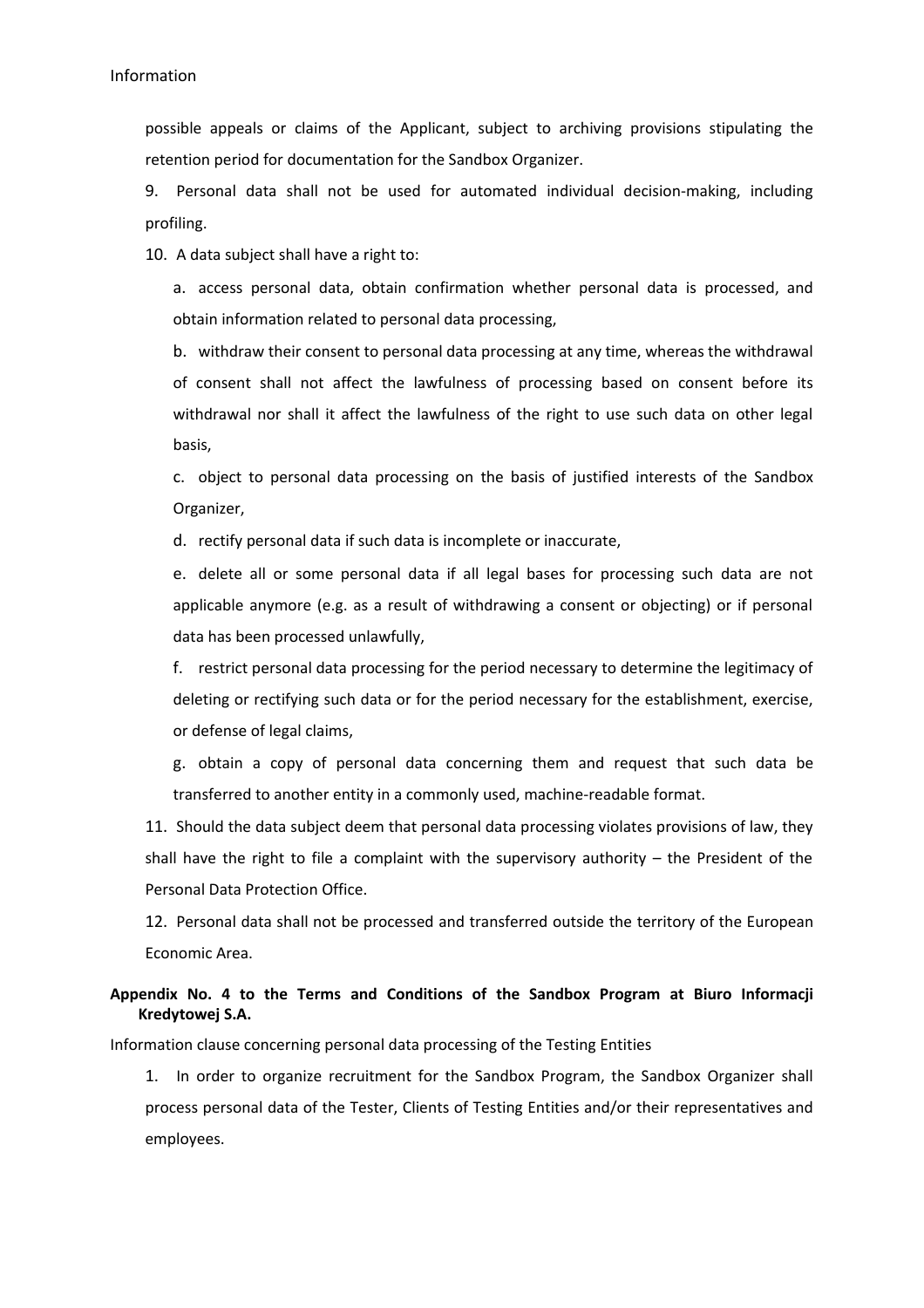2. The Sandbox Organizer can be contacted by e-mail at: bikhub@bik.pl or by traditional mail at: ul. Zygmunta Modzelewskiego 77a 02-679 Warsaw (with a note reading: Sandbox Program, Biuro Informacji Kredytowej S.A.).

3. The Data Protection Officer of the Sandbox Organizer can be contacted by e-mail at: iod@bik.pl or by traditional mail at: ul. Zygmunta Modzelewskiego 77a02-679 Warsaw (with a note reading: Data Protection Officer, Biuro Informacji Kredytowej S.A.).

4. Personal data shall be processed on the basis of the agreement for participation in the Sandbox Program and on the basis of the legitimate interest of the Sandbox Organizer. Data shall be processed in order to conduct the recruitment for the Sandbox Program by the Sandbox Organizer and handle any possible appeals or claims of the Applicant. Furthermore, personal data may be processed in order to optimize the Sandbox Program, the Sandbox, or internal processes of the Sandbox Organizer. Providing personal data shall be voluntary, but necessary for the achievement of a specific objective.

5. Personal data shall be processed on the basis of an agreement for participation in the Sandbox Program.

6. The Sandbox Organizer shall process the following personal data:

- a. first name,
- b. last name,
- c. institution,
- d. role performed,
- e. e-mail address,
- f. phone number,
- g. other data obtained as part of the Test.

7. Personal data shall not be transferred to other entities, including recipients in third countries or international organizations, except for public authorities, for which the legal basis for transferring data shall be applicable provisions of law.

8. Personal data processing may be entrusted to entities which are used by the Sandbox Organizer to conduct recruitment, in particular:

 $a.$ 

9. Personal data shall be stored for a period necessary to conduct the Test of a given Tester for the Sandbox Program, for the duration of the Sandbox Program and to handle any possible appeals or claims of the Tester, subject to archiving provisions stipulating the retention period for documentation for the Sandbox Organizer.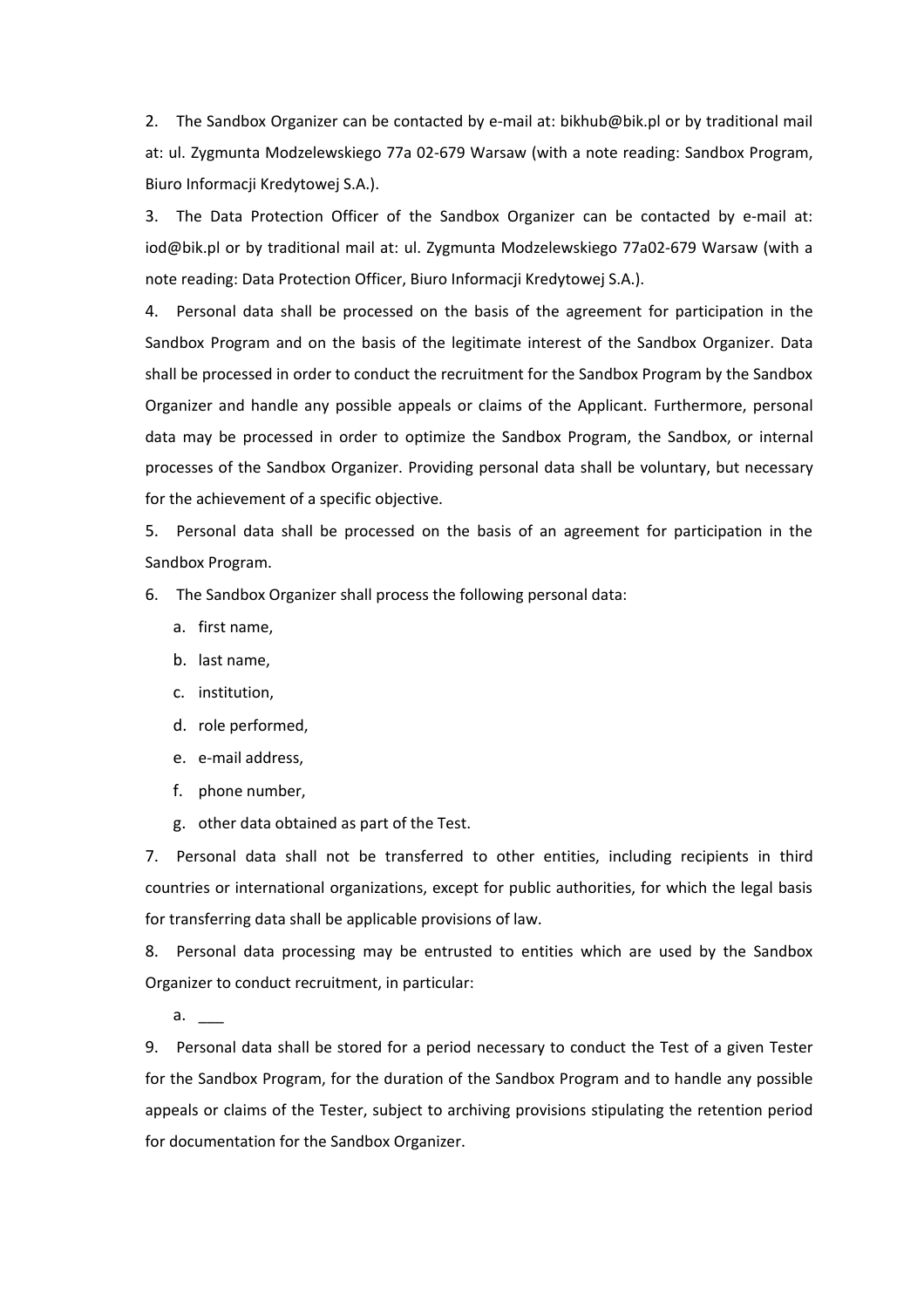10. Personal data shall not be used for automated individual decision-making, including profiling.

11. A data subject shall have a right to:

a. access personal data, obtain confirmation whether personal data is processed, and obtain information related to personal data processing,

b. object to personal data processing on the basis of justified interests of the Sandbox Organizer,

c. rectify personal data if such data is incomplete or inaccurate,

d. delete all or some personal data if all legal bases for processing such data are not applicable anymore (e.g. as a result of objecting) or if personal data has been processed unlawfully,

e. restrict personal data processing for the period necessary to determine the legitimacy of deleting or rectifying such data or for the period necessary for the establishment, exercise, or defense of legal claims,

f. obtain a copy of personal data concerning them and request that such data be transferred to another entity in a commonly used, machine-readable format.

12. Should the data subject deem that personal data processing violates provisions of law, they shall have the right to file a complaint with the supervisory authority – the President of the Personal Data Protection Office.

13. Personal data shall not be processed and transferred outside the territory of the European Economic Area.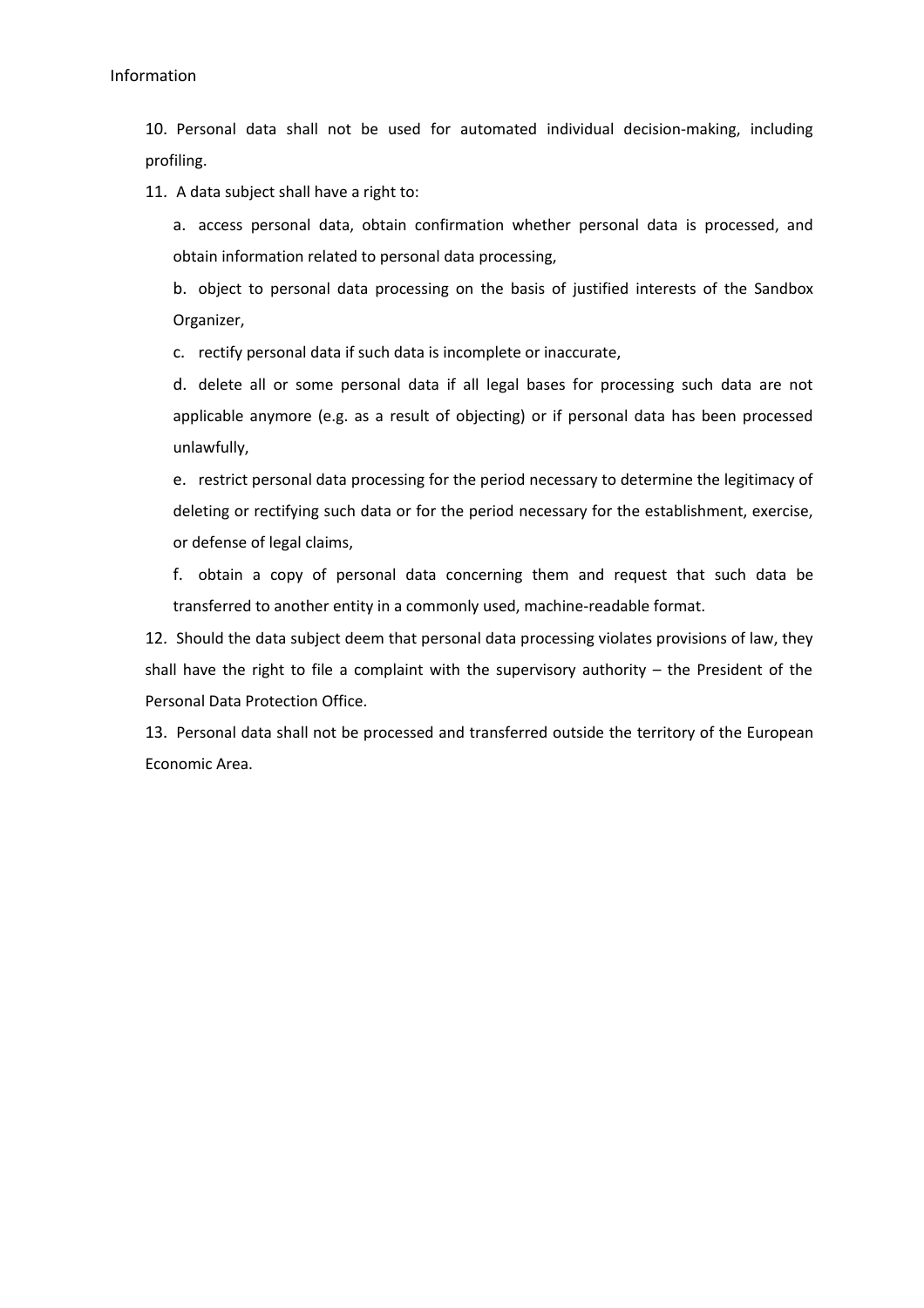# **Appendix No. 5 to the Terms and Conditions of the Sandbox Program at Biuro Informacji Kredytowej S.A.**

### **Declaration of confidentiality**

hereinafter referred to as the "Declaration" made on the date of the Applicant filing the Application, and submitted to

**Biuro Informacji Kredytowej Spółka Akcyjna** with its registered office in Warsaw at ul. Zygmunta Modzelewskiego 77 A, registered in the District Court for the Capital City of Warsaw in Warsaw, 13<sup>th</sup> Commercial Division of the National Court Register, under number 0000110015, with share capital of PLN 15,550,000, fully paid-up, holding NIP [Tax Identification Number] 9511778633, represented by:

Agnieszka Szopa-Maziukiewicz – IT Managing Director

hereinafter referred to as "**BIK**"

by

…………………………………………

represented by:

1. ……………………………... 2. ……………………………...

hereinafter referred to as the "**Receiving Party**"

collectively referred to as the "**Parties**".

Due to the type and scope of cooperation between the Parties, BIK shall deem it necessary to keep any and all information that the Receiving Party acquires, obtains, or receives in relation to the participation in the BIK Sandbox confidential.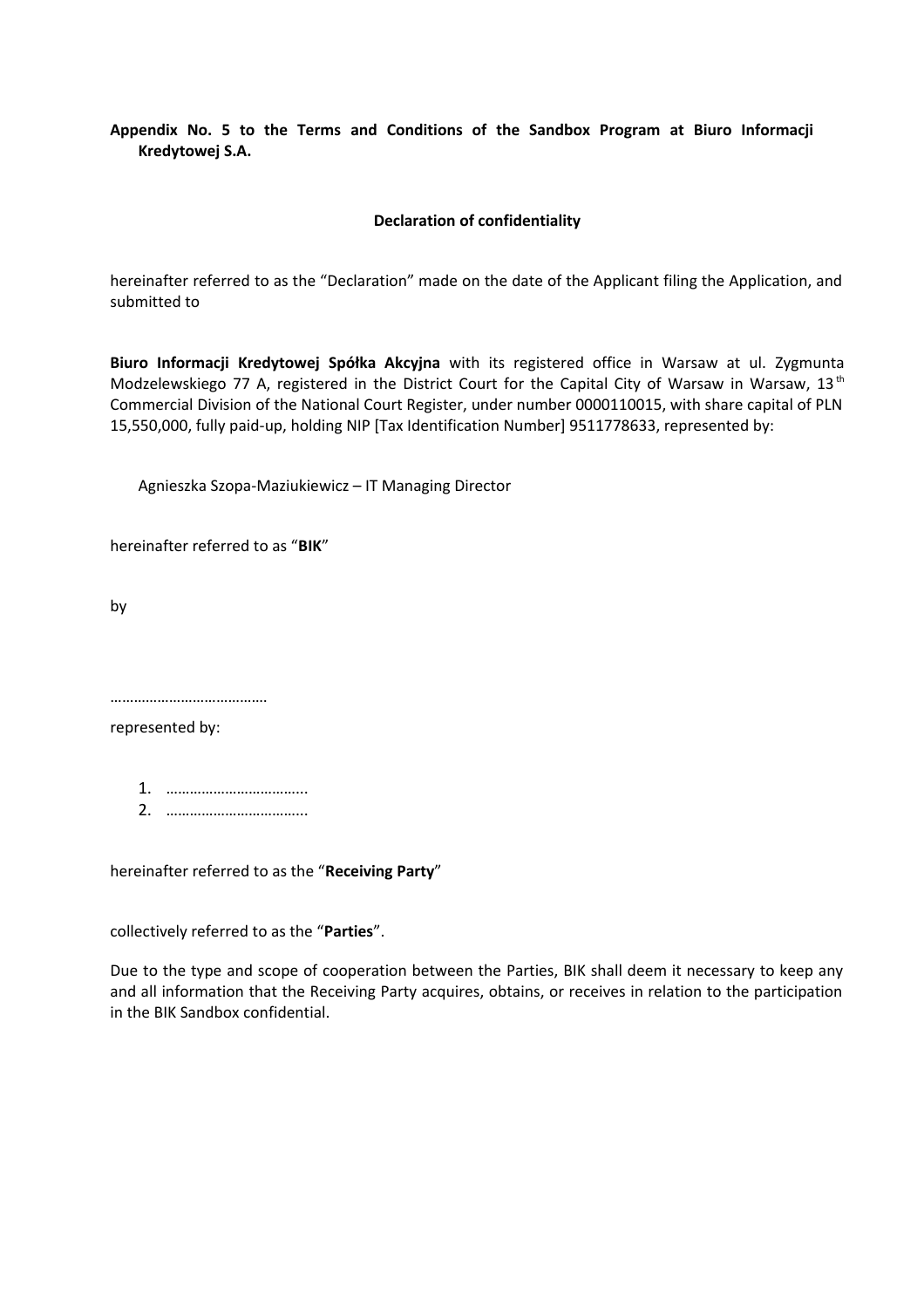# 1. **For the purposes of this declaration, the Parties introduce the following definitions:**

(a) "**Purpose**" – shall mean any and all talks, negotiations, activities between the Parties concerning or related to the participation of the Receiving Party in the BIK Sandbox.

(b) "**Confidential Information**" – shall mean any and all information or data relating to the BIK activities, in particular, technological information, IT system solutions, disclosed to the Receiving Party to achieve the Purpose, provided either in writing or orally or by any other means by BIK or by a third party operating as a contractor acting on behalf of BIK, or to a third party operating as a contractor acting on behalf of the Receiving Party, or otherwise obtained by the Receiving Party from BIK, both before and after the date of conclusion of this Declaration, however, excluding the information or data:

- i. which is publicly available in any manner whatsoever without violating this Declaration by the Receiving Party; or
- ii. with regard to which the Receiving Party can prove that: (a) it was in the possession of the Receiving Party or known to the Receiving Party as a result of using it or recording in files or computers, or other carriers prior to receiving it from BIK, and was not previously obtained by the Receiving Party from BIK subject to its confidential character, or (b) was obtained by the Receiving Party in accordance with the law at any time independently of the information that was disclosed by BIK; or
- iii. which the Receiving Party has obtained or received from a source other than BIK without violating by the Receiving Party or by that source any obligation to maintain confidentiality or non-use with regard to BIK; or
- iv. which will be provided to a third party by BIK without restrictions as to its disclosure or use; or
- v. which will be disclosed by the Receiving Party: (a) upon prior consent of BIK or (b) without such consent, after five years from the date of achievement of the Purpose.

# 2. **Storage of Confidential Information**

The Receiving Party shall keep the Confidential Information secret and shall take the same precautionary and security measures with respect to it as those taken by the Receiving Party with respect to its own Confidential Information, and with respect to which the Receiving Party ensures that they provide appropriate protection against unauthorized disclosure, copying or use. Subject to the provisions of Article 3(c), the Receiving Party shall ensure that disclosure of Confidential Information will be limited to those employees or members of the authorities of the Receiving Party who may need this information in order to achieve the Purpose. Any copies or reproductions shall not be made, unless to the extent reasonably necessary to achieve the Purpose, and all copies made is the property of BIK. Any and all Confidential Information and copies thereof shall be returned to BIK within thirty days of receiving a written request from BIK.

# 3. **Limitations and guarantee**

(a) The Receiving Party shall: (i) not disclose Confidential Information, either in whole or in part, to any third party (subject to the provisions of point (c) below), (ii) use this Confidential Information solely to achieve the Purpose, and (iii) not use this Confidential Information or any part thereof commercially without the prior written consent of BIK. Without limiting the foregoing, the Receiving Party shall be authorized to disclose any Confidential Information of BIK in accordance with mandatory provisions of law, provided that it notifies BIK thereof at least two business days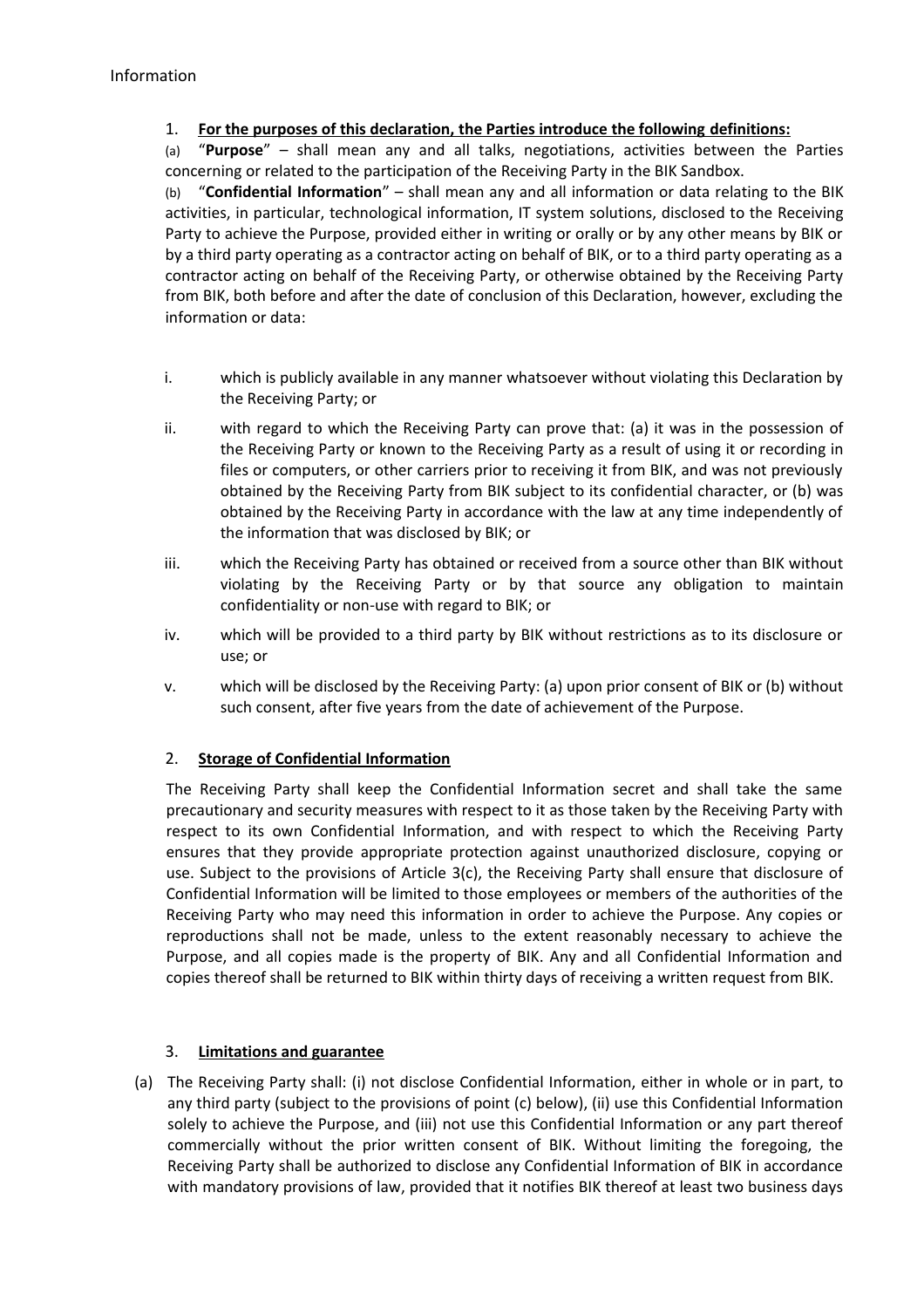prior to such disclosure.

- (b) The Disclosing Party is aware that BIK does not guarantee that Confidential Information will be applicable or appropriate to achieve the Purpose or any other goal within the scope other than the one stipulated by separate provisions.
- (c) Nothing in this Declaration shall apply to information that a Party is required to make available to the public under the law applicable to public companies.

# 4. **Limitation**

The Receiving Party is aware that:

- (a) Any and all rights to Confidential Information shall be reserved by BIK and no rights or obligations apart from those set forth of this Declaration shall granted or derived from the provisions of this Declaration. In particular, no license shall be granted under this Declaration, either directly or indirectly, in connection with an invention, discovery, patent, copyright or other industrial property right owned, developed, received, or licensed, now or in the future, to any Party.
- (b) Nothing in this Declaration shall impose an obligation on the Receiving Party or BIK to enter into any economic relationships, nor shall it prevent, prejudice or limit any of the Parties with regard to the continuation of its business elsewhere unless this would constitute a breach of the terms and conditions of this Declaration.

# 5. **Contractual penalty**

(a) This Declaration shall be effective starting from the date when the Receiving Party filed the Application.

(b) In the event of non-performance or improper performance of the provisions of this Declaration, the Receiving Party shall pay BIK a contractual penalty of PLN 50,000.00 (say: fifty thousand Polish zlotys) within 14 days of issuing the request for payment. This, however, shall not exclude the possibility of claiming damages exceeding the amount of the contractual penalty under applicable provisions of law.

# 6. **Return and destruction of Confidential Information**

In the event of termination of cooperation, the Receiving Party, upon the written request of BIK, depending on the order of BIK, shall be obligated to return or destroy, in a manner agreed upon with BIK, either the mediums of Confidential Information made available to them, documents containing Confidential Information, and copies thereof. The return or destruction of Confidential Information shall be confirmed by a written declaration made by the Receiving Party or a destruction certificate. The Receiving Party shall have the right to retain copies of Confidential Information in the cases where:

# this is required by the generally applicable laws, or

entities providing financial, economic, tax, or legal advisory services for the benefit of the Receiving Party are entitled to retain Confidential Information or its elaborations to the extent resulting from the advisory services provided to the Receiving Party, or

copies of Confidential Information have been saved as a backup in the IT system of the Receiving Party and cannot be deleted or have been subject to saving due to the security procedures used or they are necessary for making settlements between the Parties,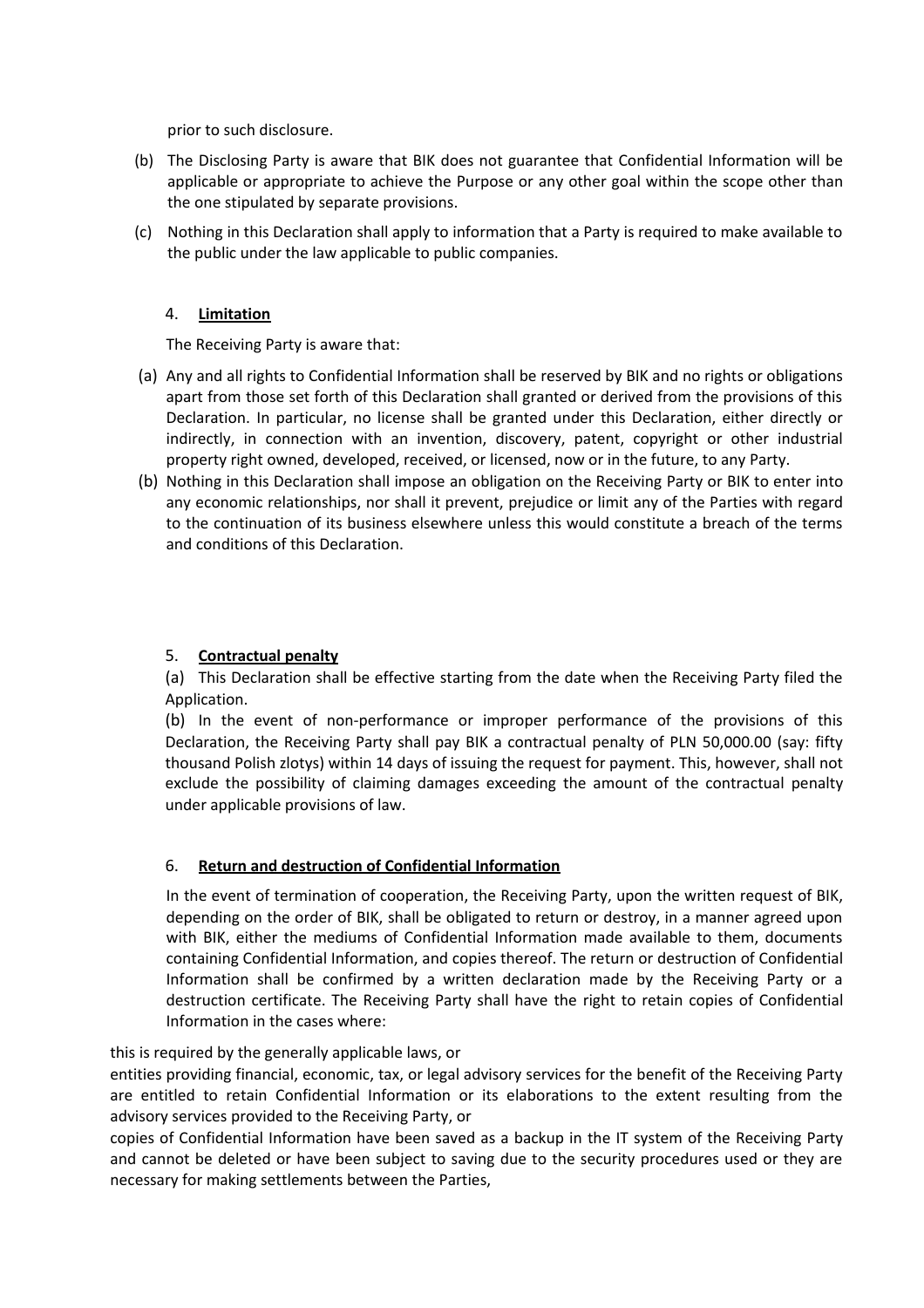however, copies of Confidential Information saved on the basis of the above-mentioned provisions shall remain confidential and shall be protected, in accordance with the terms of this Declaration.

# 7. **Governing Law and Jurisdiction**

Provisions of Polish law shall apply to this Declaration. The Parties agree to make their best efforts to resolve any and all disputes arising from this Declaration jointly, through discussions between them and/or their representatives. If, despite their best efforts, the Parties fail to resolve the dispute within 90 days of notifying one of the Parties of the dispute by the other Party, then the Parties shall submit the dispute for resolution to the court having jurisdiction over the registered office of BIK.

**Receiving Party:**

\_\_\_\_\_\_\_\_\_\_\_\_\_\_\_\_\_\_

**Appendix No. 6 to the Terms and Conditions of the Sandbox Program at Biuro Informacji Kredytowej S.A.**

**Test assessment sheet**

Full name of the Tester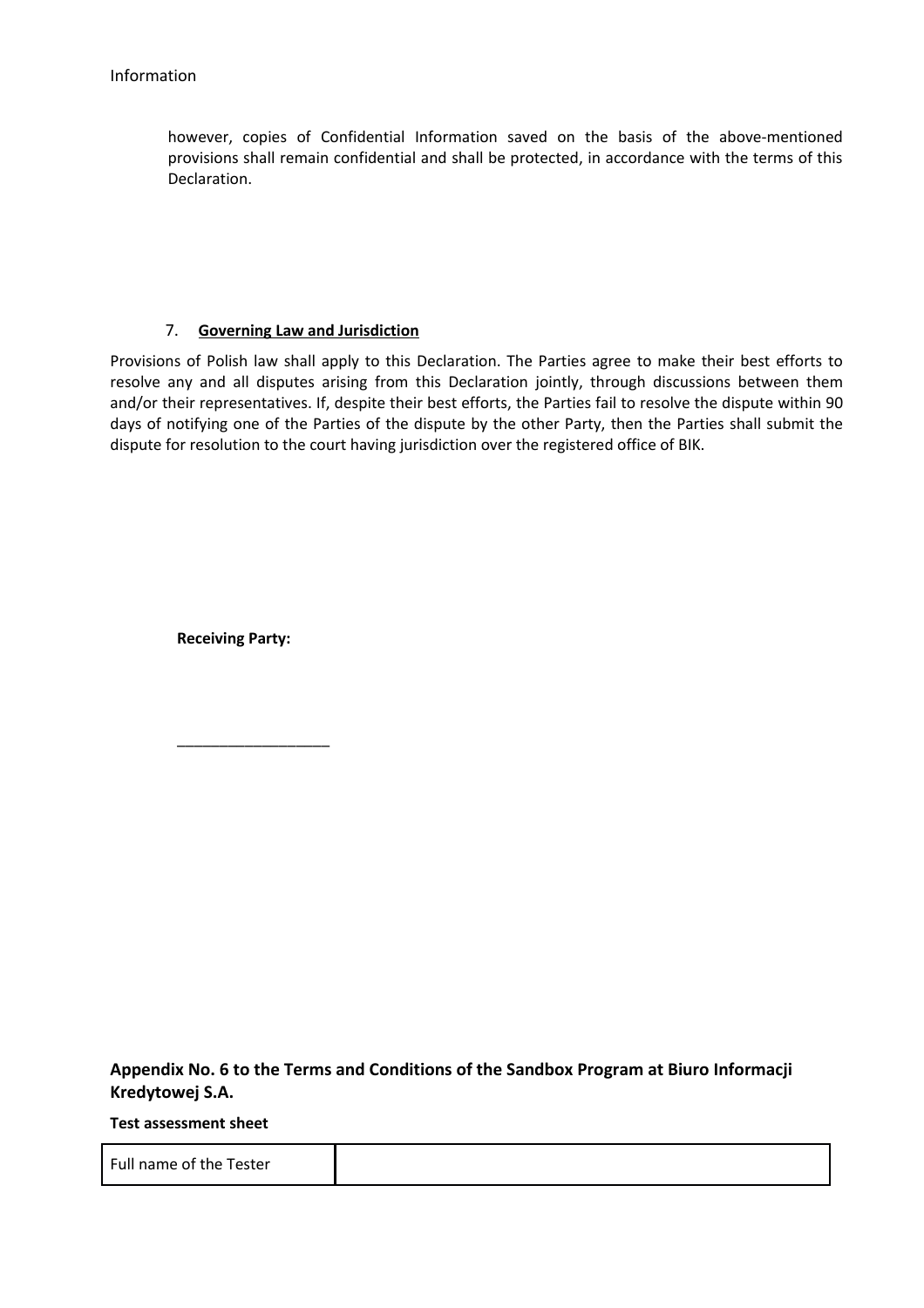| Date of submitting data for<br>integration                                                                  |           |                                                   |  |
|-------------------------------------------------------------------------------------------------------------|-----------|---------------------------------------------------|--|
| Integration end date                                                                                        |           |                                                   |  |
| Test start date                                                                                             |           |                                                   |  |
| 1. Test objective                                                                                           |           |                                                   |  |
| Objective(s) of the Test                                                                                    |           |                                                   |  |
| Testing approach<br>2.                                                                                      |           |                                                   |  |
| Test plan and key indicators<br>(scope of the Test)                                                         |           |                                                   |  |
| Test period                                                                                                 |           |                                                   |  |
| Description of the Solution                                                                                 |           |                                                   |  |
| Final duration of tests (if they<br>are extended, please specify<br>the reason for it)                      |           |                                                   |  |
| Test results<br>3.                                                                                          |           |                                                   |  |
| <b>Most important facts</b><br>Please specify the most important positive and negative results of this Test |           |                                                   |  |
|                                                                                                             |           |                                                   |  |
| $\cdot$                                                                                                     |           |                                                   |  |
| 4.<br>Summary                                                                                               |           |                                                   |  |
| Key indicator determined for<br>tests                                                                       | Achieved? | Description<br>of<br>how<br>it<br>was<br>achieved |  |
|                                                                                                             |           |                                                   |  |
|                                                                                                             |           |                                                   |  |
|                                                                                                             |           |                                                   |  |
| Opinions of Clients of Testers or BIK                                                                       |           |                                                   |  |
| Please describe the consequences of using the Solution for clients during the Test. If any damage           |           |                                                   |  |
| occurred, please describe the scope of such damage and how it was removed.                                  |           |                                                   |  |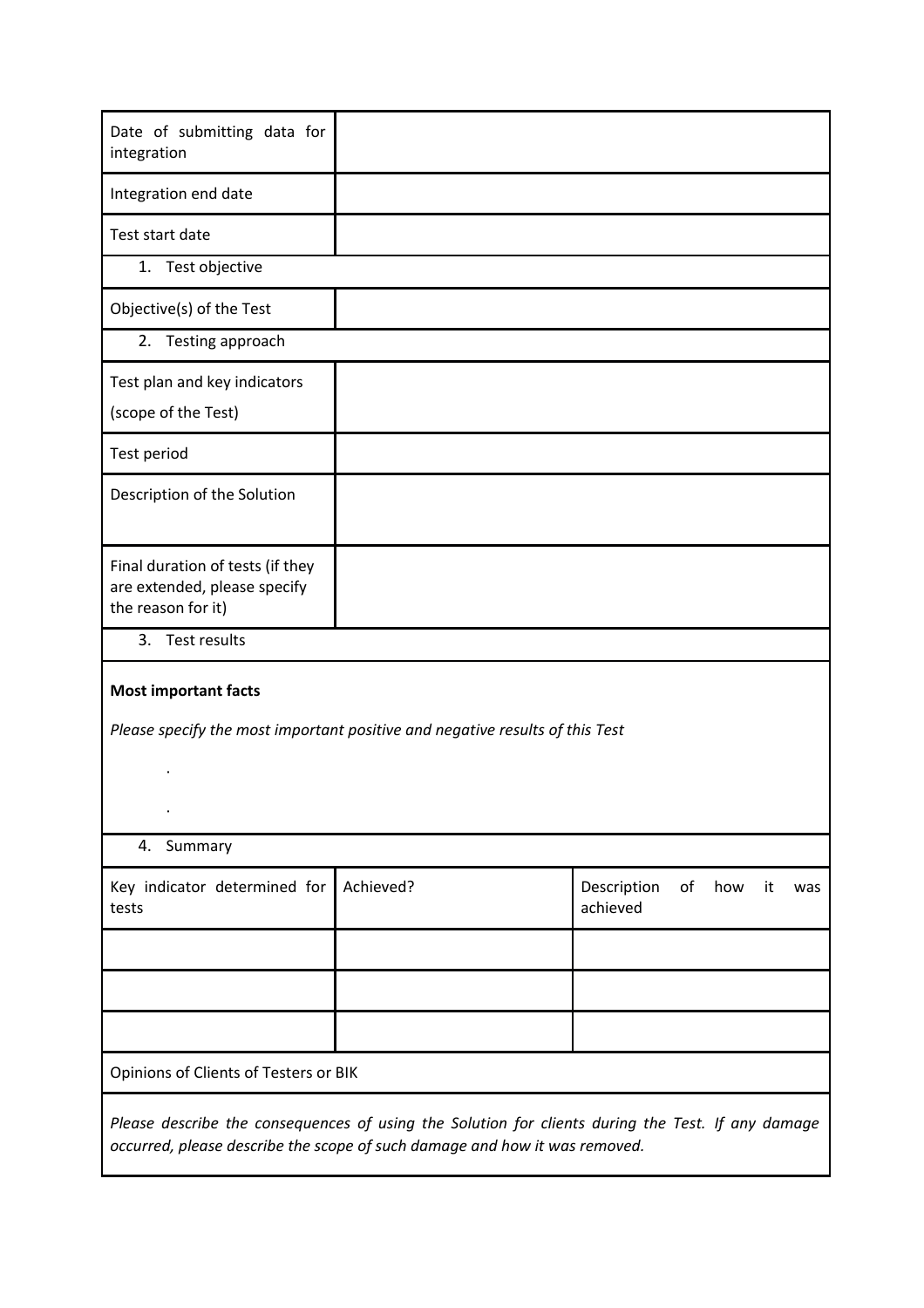| Risks, errors, and problems                  |  | Eliminating actions taken |  |  |
|----------------------------------------------|--|---------------------------|--|--|
|                                              |  |                           |  |  |
| Test schedule                                |  |                           |  |  |
|                                              |  |                           |  |  |
|                                              |  |                           |  |  |
|                                              |  |                           |  |  |
|                                              |  |                           |  |  |
| Periodic report                              |  |                           |  |  |
|                                              |  |                           |  |  |
| Final report                                 |  |                           |  |  |
|                                              |  |                           |  |  |
| 5. Assessment of cooperation with the Tester |  |                           |  |  |
|                                              |  |                           |  |  |

# **Final report on the Test**

#### **Summary**

*Please provide a brief description of the tests conducted and their result.*

[………………….]

# **1. Background**

*What was the rationale for conducting tests? What was the objective of the test?*

[………………….]

# **2. Description of the solution**